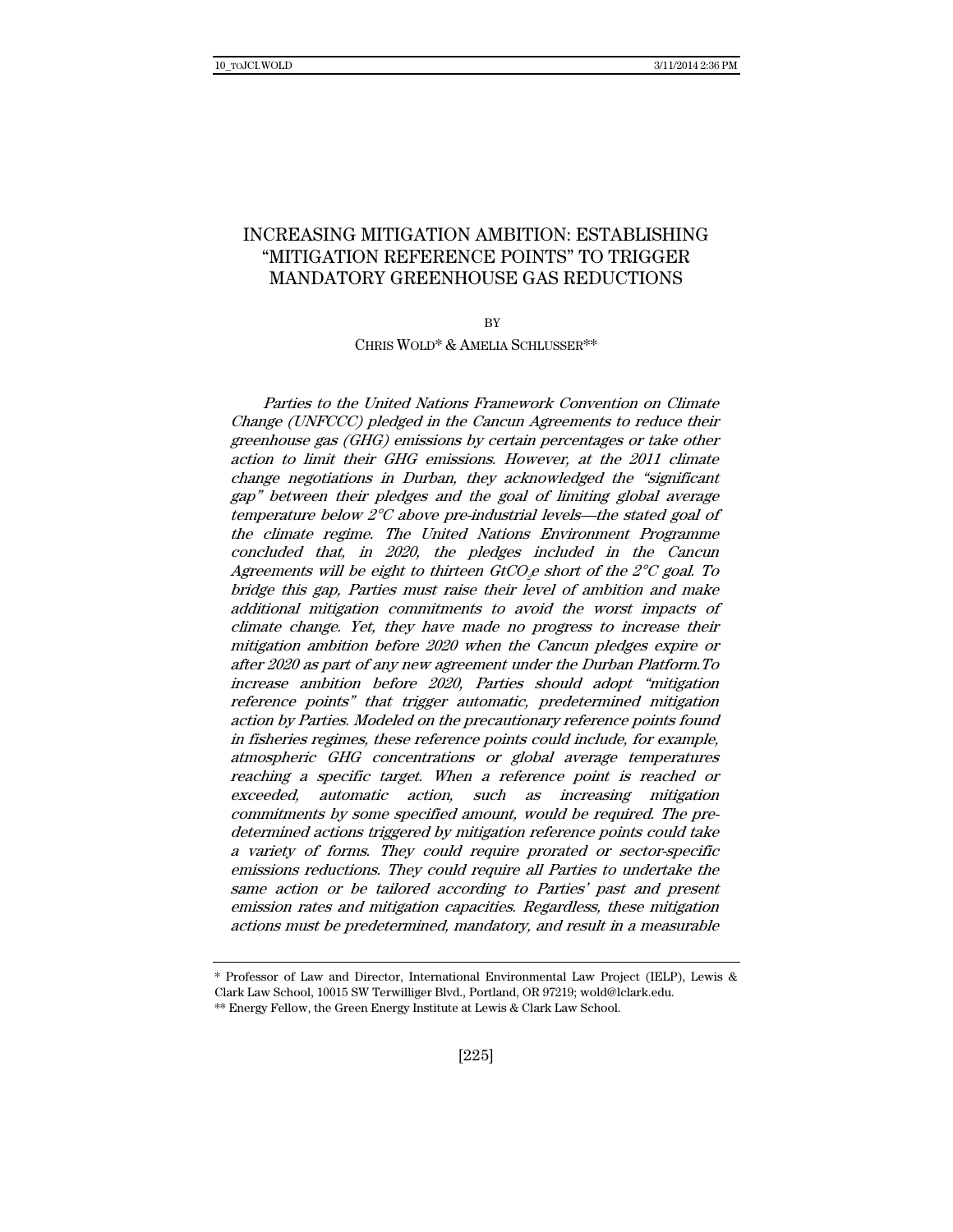decrease in GHG emissions or a measurable increase in sequestration capacity.

| L.  |                                                                      |             |  | .226 |
|-----|----------------------------------------------------------------------|-------------|--|------|
| II. |                                                                      |             |  |      |
|     | III. LESSONS LEARNED FROM IMPLEMENTATION OF PRECAUTIONARY REFERENCE  |             |  |      |
|     |                                                                      |             |  |      |
|     |                                                                      |             |  |      |
|     | A.                                                                   |             |  |      |
|     |                                                                      | 1.          |  |      |
|     |                                                                      | 2.          |  |      |
|     |                                                                      | 3.          |  |      |
|     | B.                                                                   | $4_{\cdot}$ |  |      |
|     |                                                                      |             |  |      |
|     |                                                                      | 1.          |  |      |
|     |                                                                      | $2^{\circ}$ |  |      |
|     |                                                                      | 3           |  |      |
| V.  | PREDETERMINED ACTION WHEN MITIGATION REFERENCE POINTS ARE REACHED244 |             |  |      |
|     |                                                                      |             |  |      |

## I. INTRODUCTION

As part of the Cancun Agreements<sup>1</sup> of the United Nations Framework Convention on Climate Change  $(UNFCCC)$ <sup>2</sup> States pledged to reduce their greenhouse gas (GHG) emissions by certain percentages or take other action to limit their GHG emissions.<sup>3</sup> However, at the 2011 climate change negotiations in Durban, the Parties acknowledged the "significant gap" between their pledges to reduce GHG emissions by 2020 and the goal of limiting global average temperature below 2°C or 1.5°C above pre-industrial levels.4 The United Nations Environment Programme (UNEP) concluded that, in 2020, the current mitigation pledges included in the Cancun

<sup>1</sup> The Cancun Agreements: Outcome of the Work of the Ad Hoc Working Group on Longterm Cooperative Action under the Convention, Decision 1/CP.16, U.N. Doc. FCCC/CP/2010/7/Add.1 (Mar. 15, 2011) [hereinafter Cancun Agreements].

<sup>2</sup> United Nations Framework Convention on Climate Change, May 9, 1992, 1771 U.N.T.S. 107 [hereinafter FCCC].

<sup>3</sup> Cancun Agreements, Compilation of Economy-wide Emission Reduction Targets to Be Implemented by Parties Included in Annex I to the Convention, U.N. Doc. FCCC/SB/2011/INF.1/Rev.1 (June 7, 2011).

<sup>4</sup> United Nations Framework Convention on Climate Change, Conference of the Parties, Durban, S. Afr., Nov. 28–Dec. 11, 2011, Report of the Conference of the Parties on its Seventeenth Session, Addendum, Part Two: Action Taken by the Conference of the Parties at Its Seventeenth Session, 2, U.N. Doc. FCCC/CP/2011/9/Add.1 (Mar. 15, 2012), available at http://unfccc.int/resource/docs/2011/cop17/eng/09a01.pdf.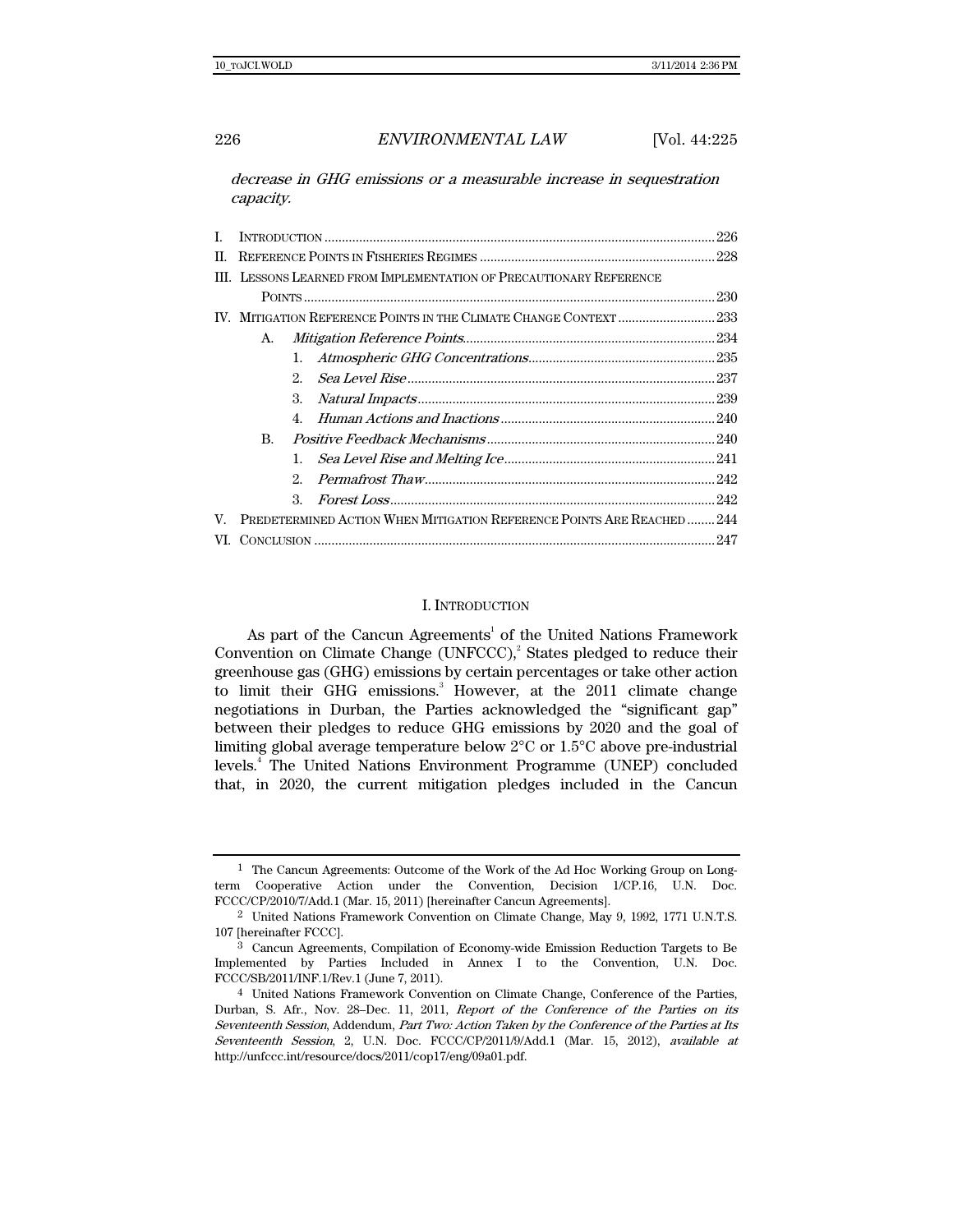Agreements will be eight to twelve  $\rm GtCO_2$ e short $^5$  of limiting average global temperature increases to 2°C above preindustrial levels—the stated goal of the climate regime.<sup>6</sup>

To bridge this gap, UNFCCC Parties must raise their level of ambition and make additional mitigation commitments before any new agreement under the Durban Platform comes into effect in  $2020$ .<sup>7</sup> Yet, they have struggled to do so.<sup>8</sup> As the clock ticks toward 2015, when UNFCCC Parties have agreed to conclude new pledges to mitigate climate change that would take effect in  $2020$ , the Parties have made little progress.<sup>10</sup> Moreover, they have made no progress on increasing ambition before 2020, although they have established a program of work for doing so. $<sup>11</sup>$ </sup>

One strategy for increasing ambition before 2020 is to adopt "mitigation reference points" that would trigger automatic pre-determined mitigation action by the Parties. $12$  These reference points could include, for example, atmospheric GHG concentrations reaching a specific threshold, global average temperatures rising to a specified level, ice sheets melting at a particular rate, and sea level rising to a certain point. When a reference point is reached or exceeded, automatic action, such as increasing commitments by an equal or prorated amount, would be required. As discussed in Sections II and III, the strategy is modeled on the precautionary reference points that have been established by the U.N. Fish Stocks Agreement,<sup>13</sup> which has embraced them to avoid overfishing. Sections IV and V describe how

<sup>5</sup> U.N. ENV'T PROGRAMME, THE EMISSIONS GAP REPORT 2012: A UNEP SYNTHESIS REPORT 1 (2012), available at http://www.unep.org/publications/ebooks/emissionsgapreport2013/ [hereinafter UNEP, Emissions Gap Report 2012].

<sup>6</sup> Cancun Agreements, supra note 1, ¶ 4.

 $7 \; Id. \P \P 36-47.$ 

<sup>8</sup> U.N. ENV'T PROGRAMME, BRIDGING THE EMISSIONS GAP: A UNEP SYNTHESIS REPORT, 21–25 (2011) available at http://www.unep.org/pdf/2012gapreport.pdf.

<sup>9</sup> The UNFCCC Parties agreed "to develop a protocol, another legal instrument or an agreed outcome with legal force under the Convention applicable to all Parties" and to complete their work "as early as possible but no later than 2015 in order to adopt this protocol, another legal instrument or an agreed outcome with legal force at the twenty-first session of the Conference of the Parties [in 2015] and for it to come into effect and be implemented from 2020." Framework Convention on Climate Change, Report of the Conference of the Parties on its seventeenth session, Nov. 28–Dec. 11, 2011, Establishment of an Ad Hoc Working Group on the Durban Platform for Enhanced Action, ¶¶ 2, 4, Decision 1/CP.17 (Mar. 15, 2012).

<sup>10</sup> U.N. ENV'T PROGRAMME, BRIDGING THE EMISSIONS GAP: A UNEP SYNTHESIS REPORT, 43–44 (2012), *available at* http://www.unep.org/publications/ebooks/emissionsgap2012/.<br><sup>11</sup> See Decision 1/CP.17, Establishment of an Ad Hoc Working Group on the Durban

Platform for Enhanced Action, U.N. Doc. FCCC/CP/9/Add.1 (Mar. 15, 2012).

<sup>12</sup> See infra Sections IV, V.

<sup>13</sup> United Nations Conference on Straddling Fish Stocks and Highly Migratory Fish Stocks, U.N. Gen. Assembly, New York, U.S., July 24–Aug. 4, 1995, Agreement for the Implementation of the Provisions of the United Nations Convention on the Law of the Sea Of 10 December 1982, Relating to the Conservation and Management of Straddling Fish Stocks and Highly Migratory Fish Stocks, A/Conf. 164/37, (Sept. 8, 1995), available at http://www.un.org/depts/los/ convention\_agreements/texts/fish\_stocks\_agreement/CONF164\_37.htm [hereinafter Fish Stocks Agreement].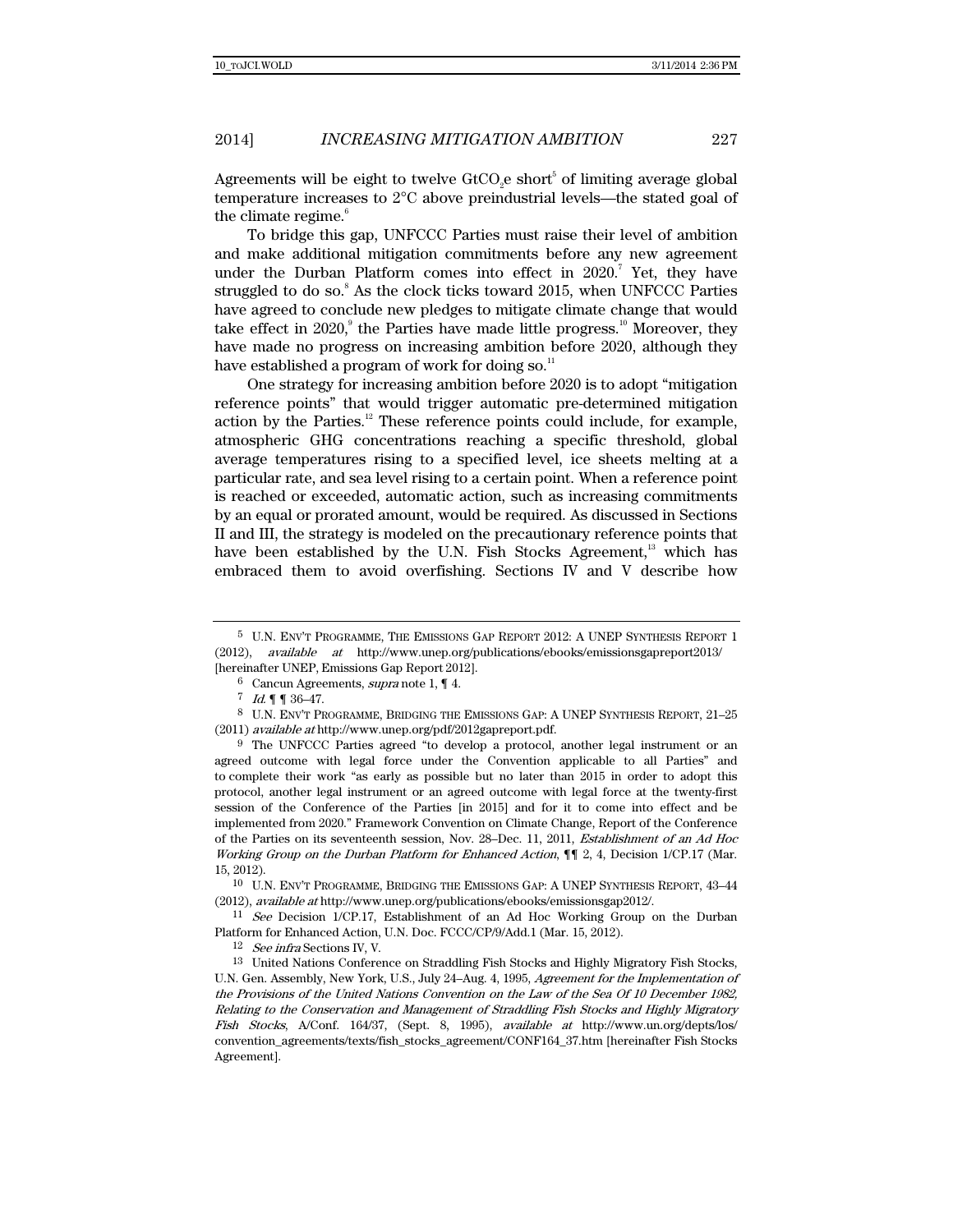"mitigation reference points" could be developed to increase ambition within the climate change regime.

### II. REFERENCE POINTS IN FISHERIES REGIMES

The UN Food and Agriculture Organization (FAO) estimates that 57% of marine fish stocks were fully exploited in 2009 and 30% were overexploited.<sup>14</sup> conditions that have significantly worsened since 1974.<sup>15</sup> To halt the continued overexploitation of marine fish stocks, the Fish Stocks Agreement grants coastal states, among other things, new enforcement and inspection powers.16 In addition, it requires states to "apply the precautionary approach widely to conservation, management and exploitation of straddling fish stocks and highly migratory fish stocks."<sup>17</sup> To implement the precautionary approach, the Fish Stocks Agreement directs states to "implement[] improved techniques for dealing with risk and uncertainty"18 and to "be more cautious when information is uncertain, unreliable or inadequate."19

To address risk and uncertainty more effectively and to act more cautiously, the Fish Stocks Agreement mandates that states adopt "precautionary reference points.<sup>"20</sup> Precautionary reference points guide fisheries management by estimating stock-specific values that correspond to

15 The FAO reports that:

The proportion of non-fully exploited stocks has decreased gradually since 1974 when the first FAO assessment was completed. In contrast, the percentage of overexploited stocks has increased, especially in the late 1970s and 1980s, from 10 percent in 1974 to 26 percent in 1989. After 1990, the number of overexploited stocks continued to increase, albeit at a slower rate. Increases in production from these overexploited stocks may be possible if effective rebuilding plans are put in place. The fraction of fully exploited stocks, which produce catches that are very close to their maximum sustainable production and have no room for further expansion and require effective management to avoid decline, has shown the smallest change over time, with its percentage stable at about 50 percent from 1974 to 1985, then falling to 43 percent in 1989 before gradually increasing to 57 percent in 2009. About 29.9 percent of stocks are overexploited, producing lower yields than their biological and ecological potential and in need of strict management plans to restore their full and sustainable productivity . . . .

Id.

16 Fish Stocks Agreement, supra note 13, art. 21. ("In any high seas area covered by a subregional or regional fisheries management organization or arrangement, a State Party which is a member of such organization or a participant in such arrangement may . . . board and inspect . . . fishing vessels flying the flag of another State Party to this Agreement, whether or not such State Party is also a member of the organization or a participant in the arrangement, for the purpose of ensuring compliance with conservation and management measures for straddling fish stocks and highly migratory fish stocks established by that organization or arrangement.").

<sup>14</sup> U.N. FOOD & AGRICULTURE ORG., THE STATE OF WORLD FISHERIES AND AQUACULTURE 2012, at 11 (2012) [hereinafter FAO, State of World Fisheries].

 $17$  *Id.* art. 6.1.

 $^{18}$   $\,$   $\!ld$  art. 6.3(a).

<sup>19</sup> Id. art. 6.2.

 $20$  *Id.* art. 6.3(b).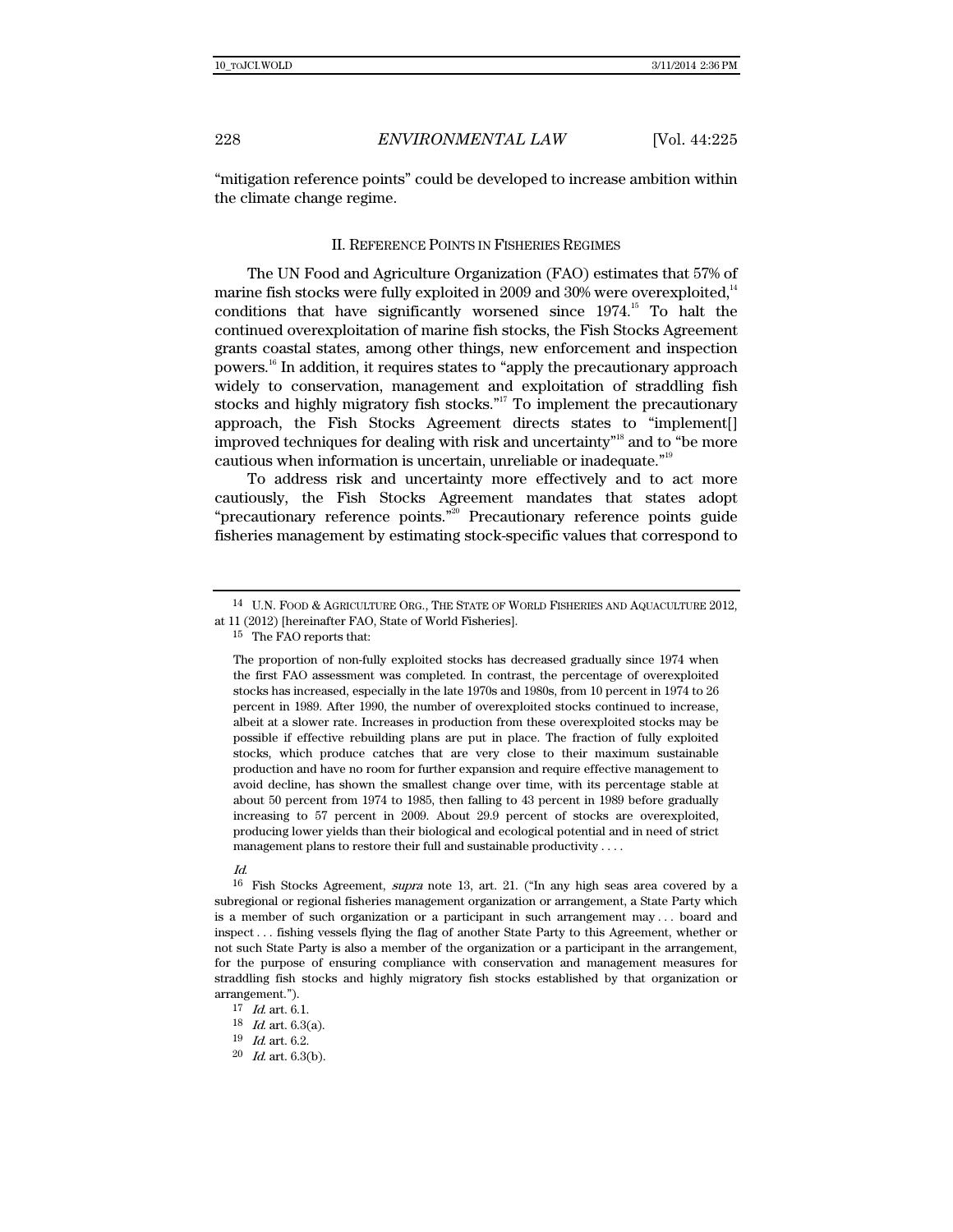the state of the resource and the relevant fishery.<sup>21</sup> The Fish Stocks Agreement identifies two types of precautionary reference points. Conservation, or limit, reference points "set boundaries which are intended to constrain harvesting within safe biological limits within which the stocks can produce maximum sustainable yield."<sup>22</sup> The Agreement further specifies that the minimum standard for limit reference points should be "[t]he fishing mortality rate which generates maximum sustainable yield" and that fishing mortality must not fall below this level.<sup>23</sup> In the Northeast Atlantic, where 62% of stocks are fully exploited and 31% are overexploited, maximum sustained yield was recently adopted as the standard limit reference point.<sup>24</sup>

Management, or target, reference points are intended to meet management objectives.25 For example, the Commission for Conservation of Antarctic Marine Living Resources—a Regional Fisheries Management Organization (RFMO)—limits icefish harvest to "an annual yield which results in a 5% probability that the spawning stock biomass is reduced to below 75% of the level that would occur in the absence of fishing over a twoyear projection period."<sup>26</sup> In other words, limit reference points identify biological harvest limits, while target reference points establish additional management objectives within the identified harvest limit. $27$ 

Precautionary reference points are more than identified thresholds they also introduce an important management mandate: States must identify the action to be taken if a stock-specific reference point is exceeded<sup>28</sup> because precautionary reference points "trigger pre-agreed conservation and management action."<sup>29</sup> For example, if a precautionary reference point relates to a fish stock reaching a specific biomass or a harvest reaching a certain tonnage, the State adopting the reference point must take whatever management action has been pre-agreed if the reference point is met or exceeded.<sup>30</sup> As the Fish Stocks Agreement provides, if a reference point is reached or exceeded, "States shall, without delay, take the action [previously agreed] to restore the stocks, $n_{31}$  the "absence of adequate scientific information shall not be used as a reason for postponing or failing to take

<sup>21</sup> *Id.* Annex II,  $\P\P$  1, 3.

<sup>22</sup>  $Id. \P$  2.

 $23$  *Id.*  $\parallel$  7. FAO defines maximum sustainable yield as "the maximum catch that can be obtained on a sustained basis." U.N. Food & Agriculture Org., Fisheries and Aquaculture Dept., Brief Review of the Basic Concepts of Fishery Management, http://www.fao.org/docrep/003/x6844e/X6844E02.htm (last visited Feb. 15, 2014).

<sup>24</sup> FAO, State of World Fisheries, supra note 14, at 58.

 $^{25}$  Fish Stocks Agreement, supra note 13, Annex II,  $\P$  2.

<sup>&</sup>lt;sup>26</sup> Comm'n for Conservation of Antarctic Marine Living Res., Setting Catch Limits, http://www.ccamlr.org/en/fisheries/setting-catch-limits (last visited Feb. 15, 2014).

<sup>&</sup>lt;sup>27</sup> See Fish Stocks Agreement, supra note 13, Annex II,  $\P$  2; GERD WINTER, TOWARDS SUSTAINABLE FISHERIES LAW: A COMPARATIVE ANALYSIS, Int'l Union for Conservation of Nature Envtl. Policy and L. Paper no. 74, 9 (2009), available at http://www.iucn.org/about/work/ programmes/environmental\_law/elp\_resources/elp\_res\_publications/?uPubsID=3873.

<sup>&</sup>lt;sup>28</sup> Fish Stocks Agreement, *supra* note 13, art.  $6.3(b)$ .

 $^{29}$   $\,$   $Id.$  Annex II,  $\P$  4.

<sup>30</sup> Id.

<sup>31</sup> Id. art. 6.4.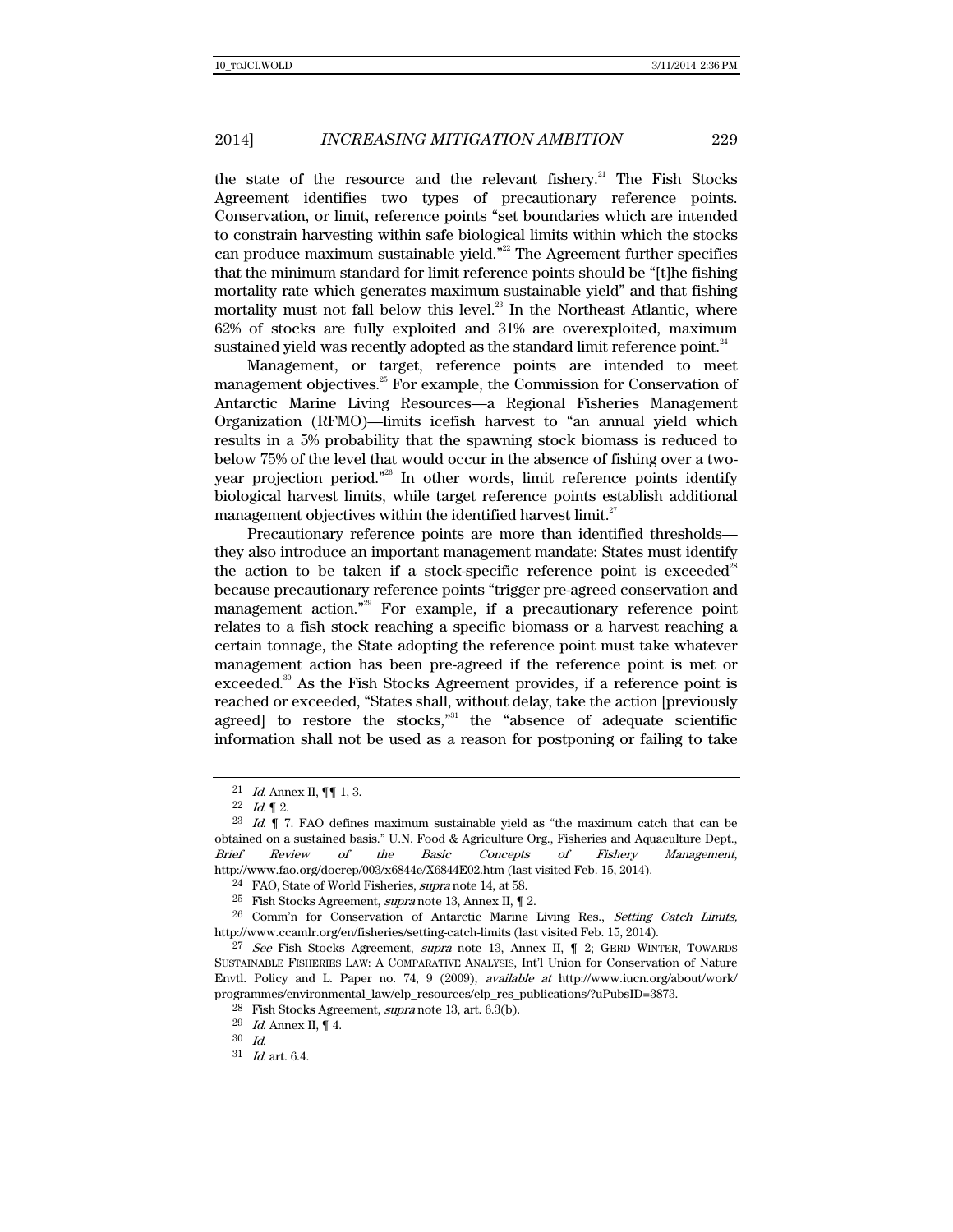conservation and management measures."<sup>32</sup> This concept—that overexploitation of a natural resource must trigger immediate remedial action—could be integrated into the climate change regime to increase mitigation ambition.

## III. LESSONS LEARNED FROM IMPLEMENTATION OF PRECAUTIONARY REFERENCE POINTS

Stock-specific reference points are used in fisheries management at both national and regional levels, but these precautionary thresholds have largely failed to prevent overexploitation of marine fisheries even though a majority of FAO Member States and RFMOs have incorporated precautionary reference points into their fisheries management plans.<sup>33</sup> FAO reports that two-thirds of regional fishery bodies $34$  use stock-specific reference points, but that a majority of these reference points were either being approached or have been exceeded.<sup>35</sup> In fact, over-fishing is a worldwide problem resulting from poor fisheries management at the national and regional levels, with nearly 30% of global marine stocks currently overexploited.36 At the regional level, TRAFFIC has concluded that "[i]t is difficult to identify examples of sustainable management of target stocks by RFMOs. Many stocks are over-fished despite the objectives of the responsible organization."37 At a national level, more than half of FAO Member States have established stock-specific reference points, but most of these thresholds have been approached or exceeded as well; 68% of managed fisheries are overexploited.<sup>38</sup> In many ways, the failure of reference points is not surprising: The FAO reported in 2009 that FAO Members

 $32$  *Id.* art. 6.2.

<sup>33</sup> See U.N. Food & Agriculture Org., Committee on Fisheries, Progress in the Implementation of the Code of Conduct for Responsible Fisheries and Related Instruments, Including International Plans of Action and Strategies, and Other Matters, ¶¶ 14, 53 COFI/2012/3 (2012), available at http://www.fao.org/cofi/23150-0eeccd1587da098786f61fd0 8a7fe04cf.pdf [hereinafter FAO Committee on Fisheries 2012 Report]; see also FAO, State of World Fisheries, supra note 14, at 11 ("After 1990, the number of overexploited stocks continued to increase, albeit at a slower rate.").

<sup>34</sup> FAO Committee on Fisheries 2012 Report, supra note 33, ¶ 53. Regional Fisheries Bodies (RFBs) are institutions through which States and organizations conserve, manage, and develop fisheries. RFBs fall into three categories. First, RFBs can manage fisheries resources in a particular region. These are typically called Regional Fisheries Management Organization (RFMOs). Second, RFBs may be advisory bodies. Third, they may be Scientific Bodies, gathering information about fisheries and providing relevant information to RFMOs, governments, and others. Int'l Game Fish Ass'n, Regional Fisheries Bodies, http://www.igfa.org/Conserve/RFBs.aspx (last visited Feb. 15, 2014).

<sup>35</sup> FAO Committee on Fisheries 2012 Report, supra note 33, ¶ 53.

<sup>36</sup> FAO, State of World Fisheries, supra note 14, at 11.

<sup>37</sup> A. WILLOCK & M. LACK, FOLLOW THE LEADER: LEARNING FROM EXPERIENCE AND BEST PRACTICE IN REGIONAL FISHERIES MANAGEMENT ORGANIZATIONS 11 (2006), available at www.traffic.org/fisheries-reports/traffic\_pub\_fisheries3.pdf.

<sup>38</sup> FAO Committee on Fisheries 2012 Report, supra note 33, ¶ 14.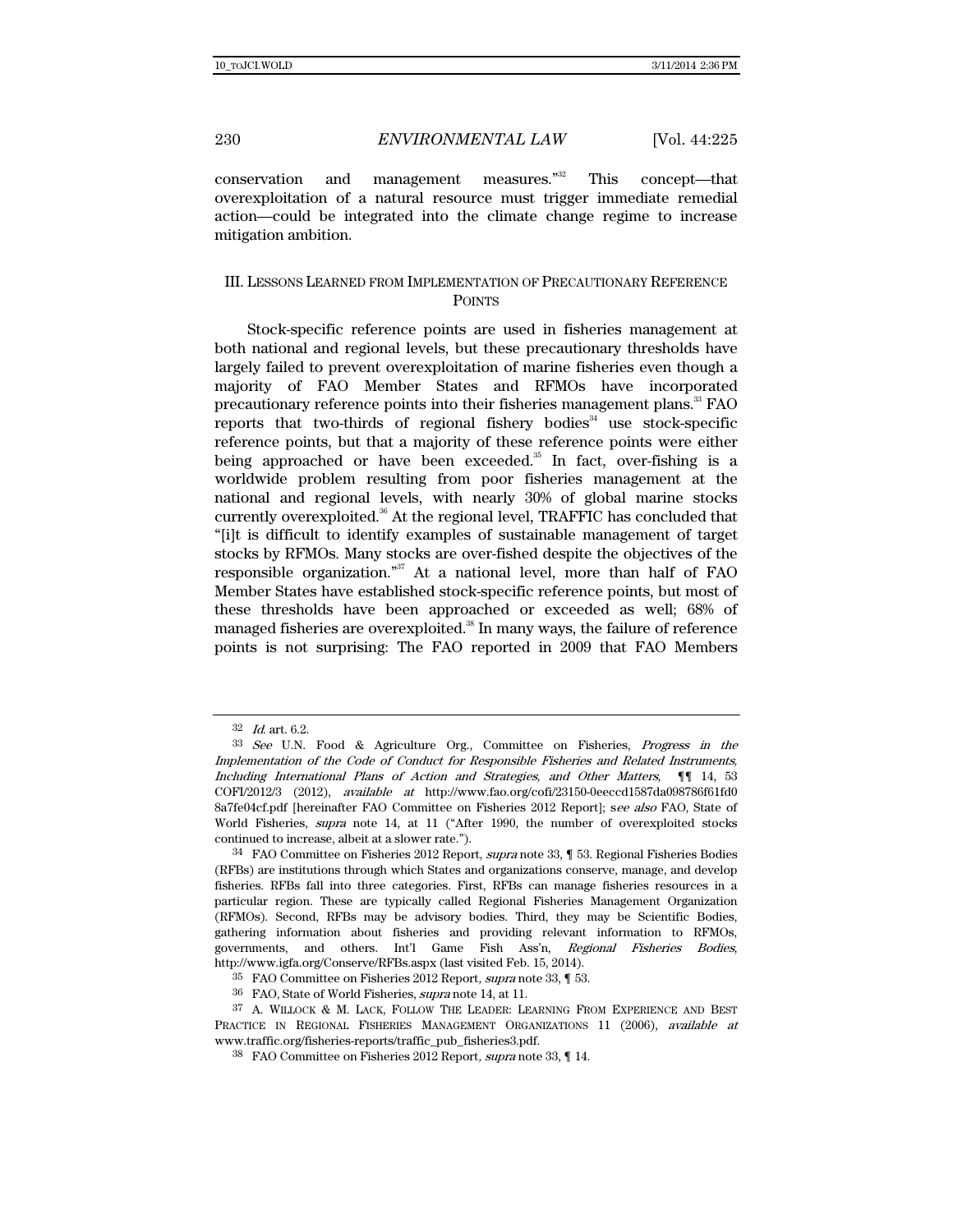ranked stock-specific reference points as the Member's lowest priority fisheries management measure.<sup>39</sup>

Three significant reasons have contributed to the lack of success of precautionary reference points. First, technical and scientific concepts like "precautionary reference points" do not appear to be clearly understood by all fisheries managers.<sup>40</sup> For example, African, Asian and European countries listed fishing gear controls as an indicator of stock health rather than a basic management measure.<sup>41</sup> Second, very few RFMOs have developed mandatory management actions that must be undertaken when precautionary reference points are exceeded. $42$  Without such a framework, RFMOs are able to justify their failure to take precautionary action on the basis of uncertainty, cost, or stock allocation issues.<sup>43</sup> Third, RFMOs have failed to set precautionary reference points or implement responsive management action in instances where stock population status is uncertain or unknown,<sup>44</sup> even though the Fish Stocks Agreement mandates that States "be more cautious when information is uncertain, unreliable or inadequate."45 In instances where RFMOs have received scientific advice urging precautionary action due to uncertain or unavailable stock data, RFMOs have responded by noting the recommendations, requesting additional analysis, or seeking additional advice regarding potential management responses.<sup>46</sup>

While these shortfalls may hinder efforts to prevent overexploitation of global fisheries, they provide valuable insight into the precautionary reference point model that could be incorporated into an international climate change agreement. First, precautionary reference points should be established at the international level as determined and agreed upon by all Parties. In the fisheries context, the regional variation among fisheries supports the regional establishment of reference points because even fish stocks of the same species may exhibit varying degrees of productivity depending on location. $47$  For example, tuna stocks are more productive in the cooler waters of the equatorial eastern Pacific, but a higher percentage of the tuna catch occurs in the warmer waters of the equatorial western

<sup>39</sup> Gilles Hosch, Analysis of the Implementation and Impact of the FAO Code of Conduct for Responsible Fisheries Since 1995, FAO Fisheries and Aquaculture Circular No. 1038 at 23, tbl.5, 24, FIEL/C1038 (En) (2009), available at ftp://ftp.fao.org/docrep/fao/011/i0604e/i0604e00.pdf.

<sup>40</sup> Id. at 24.

<sup>41</sup> Id.

<sup>42</sup> WILLOCK & LACK, supra note 37, at 14 ("Very few RFMOs have developed management strategies, including decision-making frameworks based on precautionary reference points, for target stocks.").

<sup>43</sup> Id. at 13.

<sup>44</sup> Id.

<sup>45</sup> Fish Stocks Agreement, supra note 13, art. 6.2.

 $46$  WILLOCK & LACK, supra note 37, at 13.

<sup>47</sup> Thierry Oberdorff et al., Global and Regional Patterns of Riverine Fish Species Richness: A Review, INTERNATIONAL JOURNAL OF ECOLOGY, 2011, available at http://www.hindawi.com/journals/ijecol/2011/967631/.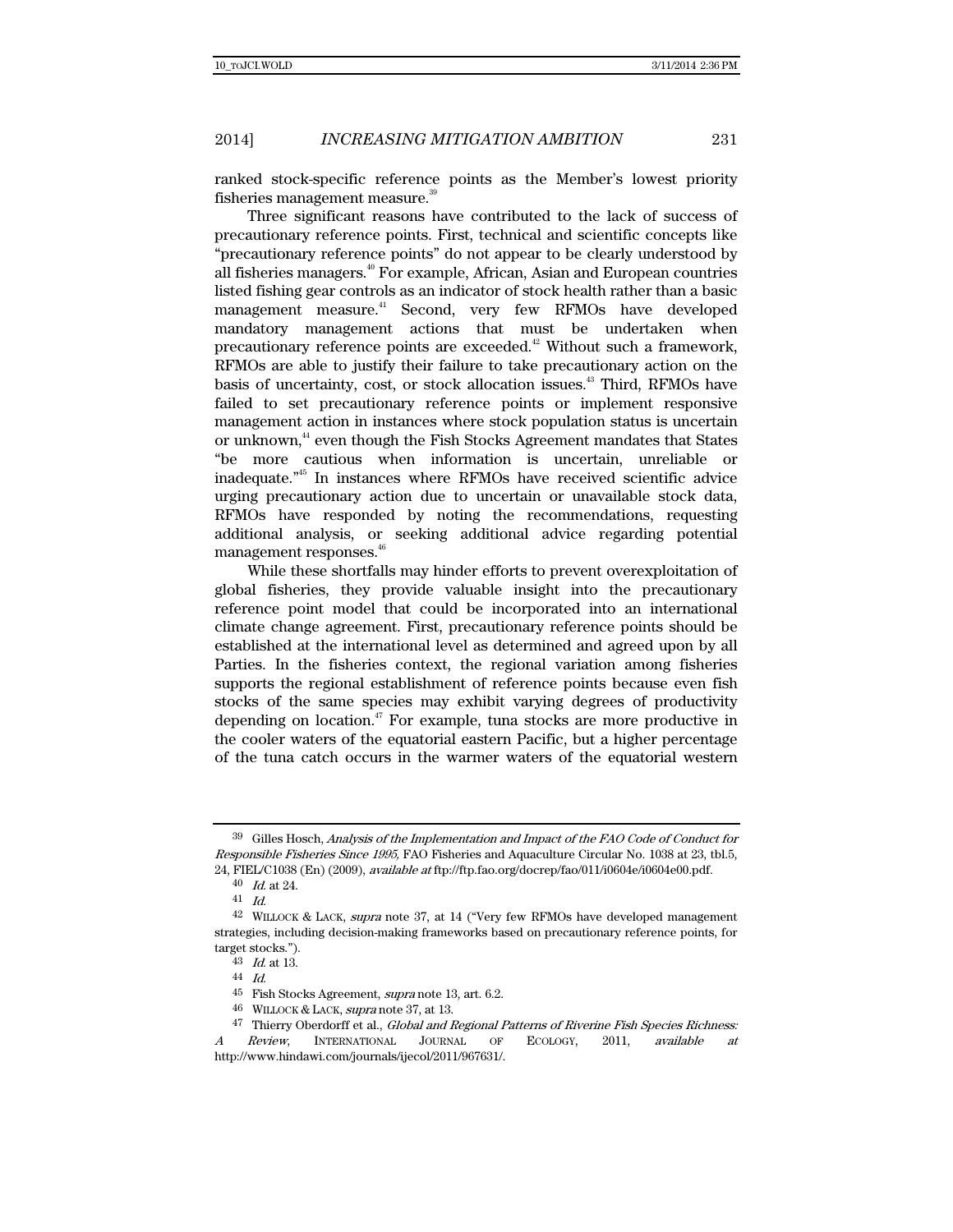Pacific.<sup>48</sup> In contrast, GHG concentrations are relatively constant throughout the atmosphere and impacts are independent of where GHGs are emitted.<sup>49</sup> This global consistency therefore supports the establishment of precautionary reference points at an international level.

Second, precautionary mitigation actions should be established by the Parties to correspond with specific precautionary reference points. These precautionary measures do not have to apply equally to all Parties in order to be effective, but they should reflect as much of a consensus as possible. When a reference point is exceeded, all Parties must understand what additional obligations they would be subject to. Parties cannot be afforded any flexibility in implementing these mandatory mitigation actions.

Third, the Parties must develop an international mechanism to hold Parties accountable for failure to implement precautionary measures if a reference point is exceeded. Precautionary reference points cannot be effective if Parties refuse to implement them.

Fourth, it is imperative that a lack of scientific certainty not be used to justify a failure to implement precautionary measures. Reference point thresholds must either be verifiable with a great degree of accuracy or must explicitly account for and allow scientific uncertainty. For example, if a reference point is based on atmospheric GHG concentrations reaching a certain level, the Parties must agree on the data collection and modeling methods and parameters that will be used to measure global concentrations—e.g., from a single or multiple points, for a day or over some other specified period of time. In contrast, if a reference point is based on impacts that are not easily measured or are plagued by uncertainty, this uncertainty should be accounted for in a manner acceptable to the Parties. For example, average global temperatures have been steadily increasing over the past century, yet average annual temperatures may fluctuate from year to year.<sup>50</sup> July 2012 was the hottest July on record—land surface temperatures in the Northern Hemisphere were 2.14ºF (1.19ºC) above average.<sup>51</sup> However, March 2013 was substantially colder than average in most areas of the United States, while temperatures in March 2012 were

<sup>48</sup> Valérie Allain et al., Trophic Structure and Tuna Movement in the Cold Tongue-Warm Pool Pelagic Ecosystem of the Equatorial Pacific, in PROCEEDINGS OF THE 55TH ANNUAL TUNA CONFERENCE, LAKE ARROWHEAD, CALIFORNIA, MAY 24–27, 2004, CHARACTERIZING PRODUCTIVITY OF HIGHLY MIGRATORY FISH POPULATIONS IN THE CONTEXT OF PROVIDING "GOOD" MANAGEMENT ADVICE, available at http://media.wix.com/ugd//ba25d2\_927d3b9b32939f99f3f78d00e9d374cc.pdf.

<sup>49</sup> See, e.g., Seth Borenstein, Climate Change: Arctic Passes 400 Parts Per Million Milestone, CHRISTIAN SCI. MONITOR, May 31, 2012, http://www.csmonitor.com/Science/2012/0531/Climatechange-Arctic-passes-400-parts-per-million-milestone (last visited Feb. 22, 2014) (explaining that while stations throughout the Arctic are measuring about  $400$  parts per million (ppm) of  $CO<sub>2</sub>$  in the atmosphere, the global average is 395 ppm, but will likely increase to 400 ppm within the next few years).

<sup>50</sup> Nat'l Oceanic & Atmospheric Admin., Climate at a Glance: Time Series, http://www.ncdc.noaa.gov/cag/time-series/global (last visited Feb. 22, 2014).

<sup>51</sup> Nat'l Oceanic & Atmospheric Admin., State of the Climate: Global Analysis July 2012, http://www.ncdc.noaa.gov/sotc/global/2012/7 (last visited Feb. 22, 2014).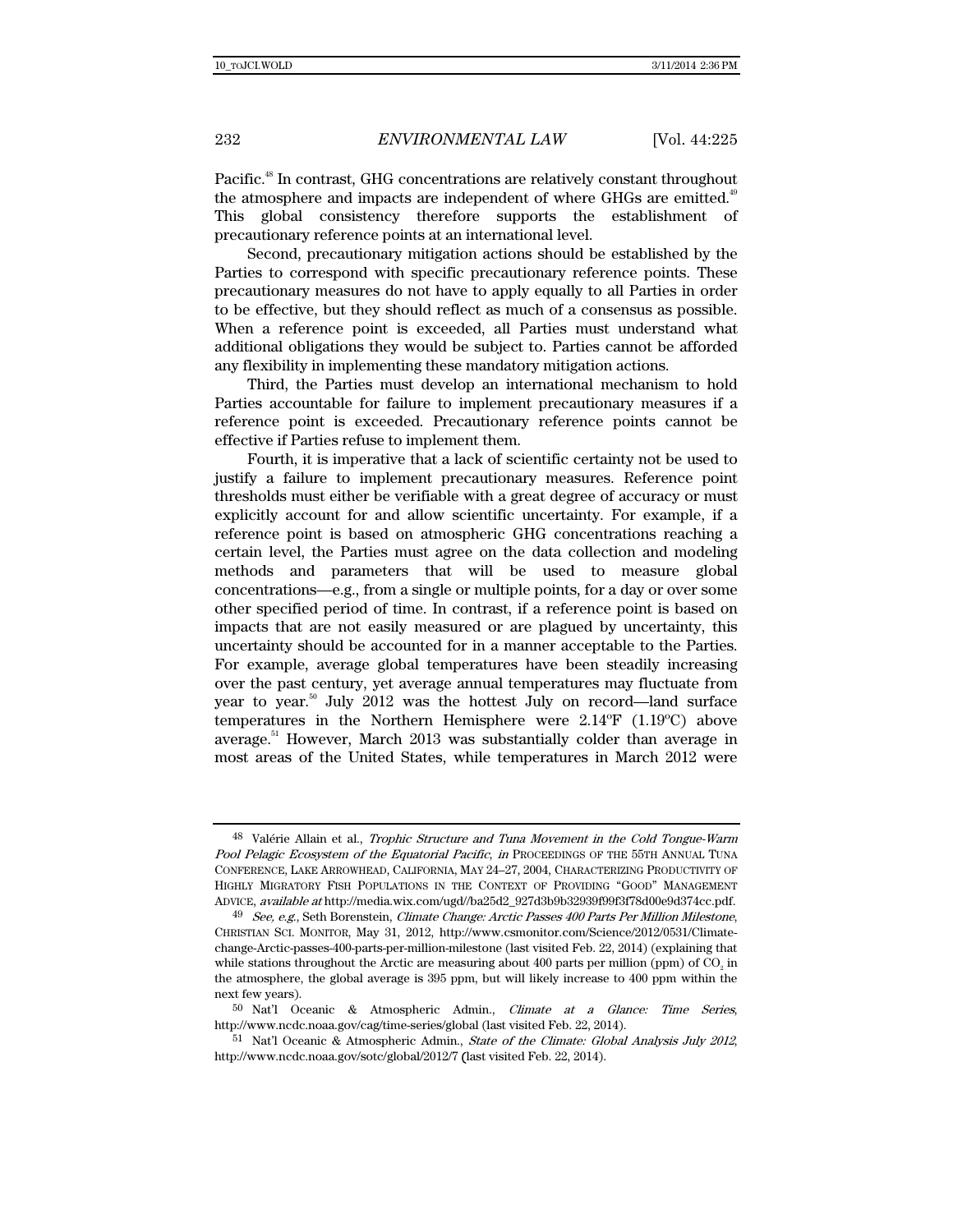much higher than average in most of the country.<sup>52</sup> In order to be effective, a reference point based on average temperature increases would need to acknowledge potential variation in annual averages, with Parties agreeing how average temperatures will be measured.

In the alternative, the Parties could create a rebuttable presumption that precautionary action will be required in spite of scientific uncertainty. In this scenario, a Party could rebut a determination that a reference point had been exceeded by presenting scientific evidence to the contrary. In the fisheries context, this novel variation of the precautionary approach has been applied by the U.S. North Pacific Fishery Management Council (NPFMC).<sup>53</sup> In 2009, the NPFMC<sup>54</sup> "clos[ed] 150,000 square nautical miles to commercial fishing."55 Although the fishery had not yet been subject to commercial exploitation—and consequently no precautionary reference point had been reached or exceeded—the NPFMC expected that commercial fishing would occur at some point in the future due to the effects of climate change on the Arctic Management Area (AMA), $56$  an area of the marine environment that includes the portions of the Beaufort and Chukchi seas within the United States' Exclusive Economic Zone (EEZ).<sup>57</sup> The NPFMC acknowledged that there was substantial scientific uncertainty regarding the status of fish stocks in the AMA and "opted to preemptively close it to commercial fishing to avoid unregulated development and its possible adverse effects on the ecosystem."58 Given the absence of scientific data, the NPFMC presumed the fishery could not sustain exploitation, rather than presume the opposite and risk potentially devastating consequences.<sup>56</sup> Climate change mitigation policy would benefit from such an approach.

## IV. MITIGATION REFERENCE POINTS IN THE CLIMATE CHANGE CONTEXT

Despite the flawed implementation of precautionary reference points in the fisheries context, the reference points concept provides a useful mechanism for increasing ambition both before 2020, as States implement their obligations under the Cancun Agreements and the Kyoto Protocol's second commitment period, and after 2020, when new commitments are

<sup>52</sup> Nat'l Oceanic & Atmospheric Admin., In Stark Contrast to Last Year, March 2013 Cooler than Average in the U.S., http://www.climate.gov/news-features/featured-images/stark-contrastlast-year-march-2013-cooler-average-us (last visited Feb. 22, 2014).

<sup>53</sup> Sarah M. Kutil, Scientific Certainty Thresholds in Fisheries Management: A Response to a Changing Climate, 41 ENVTL. L. 233, 235, 249 (2011).

<sup>54</sup> The NPFMC is a Regional Fishery Management Council that derives its authority under the Magnuson-Stevens Fishery Conservation and Management Act. The Act is implemented by the National Marine Fisheries Service (NMFS), which regulates the NPFMC. See Magnuson-Stevens Fishery Conservation and Management Act, 16 U.S.C. § 1852(a)–(b) (2006).

<sup>55</sup> Kutil, supra note 53, at 234.

<sup>56</sup> Id.

<sup>57</sup> N. PAC. FISHERY MGMT. COUNCIL, FISHERY MANAGEMENT PLAN FOR FISH RESOURCES OF THE ARCTIC MANAGEMENT AREA 1-2 (2009), available at http://www.npfmc.org/wpcontent/PDFdocuments/fmp/Arctic/ArcticFMP.pdf.

<sup>58</sup> Kutil, supra note 53, at 235.

<sup>59</sup> Id. at 237–38.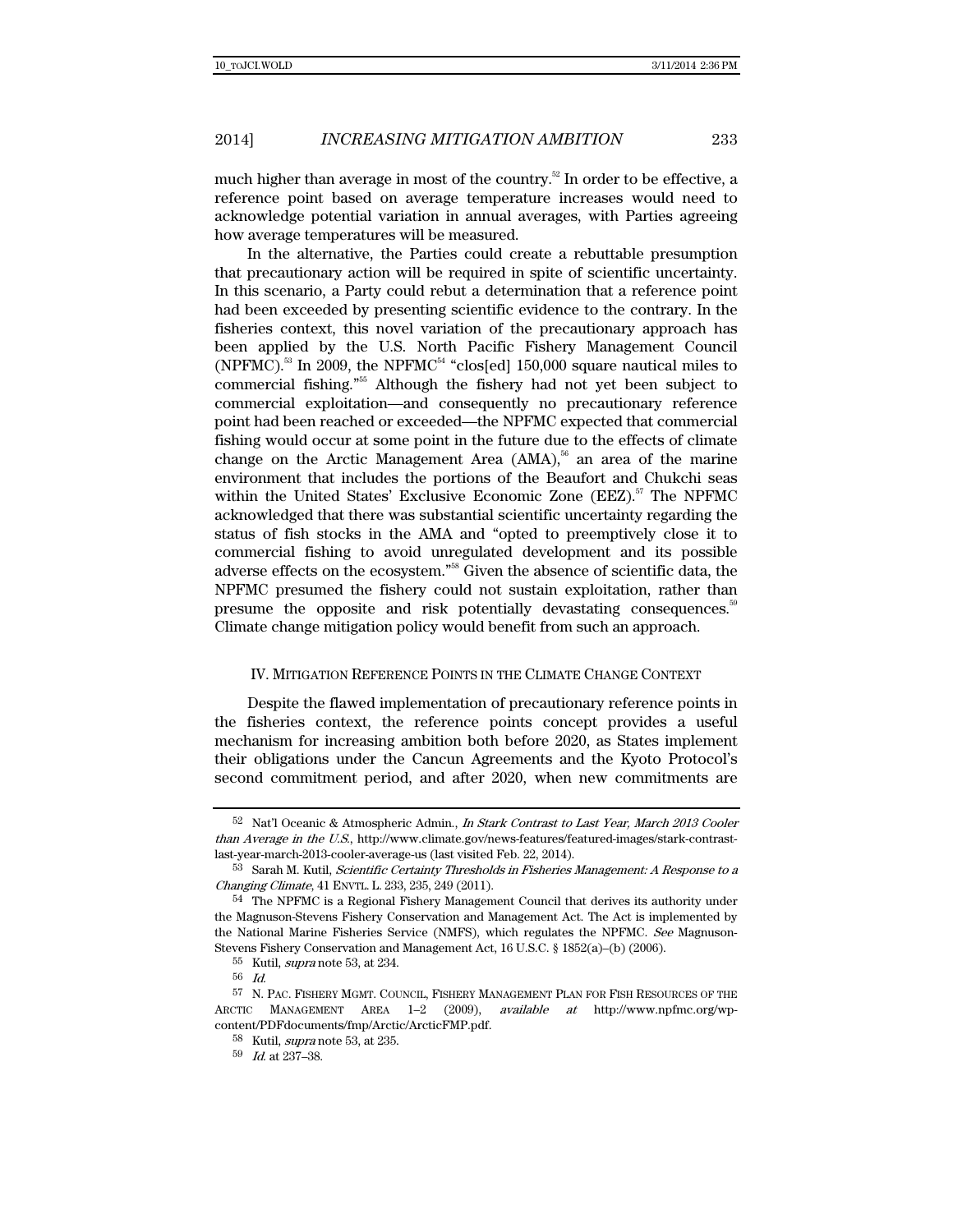expected to take effect. $60$  As noted above, $61$  the commitments made by States as part of the Cancun Agreements are inadequate to achieve the climate regimes goal of maintaining average global temperatures 2°C below preindustrial levels.62 In Durban in 2011, the UNFCCC Parties established the Ad Hoc Working Group on the Durban Platform for Enhanced Action (ADP) and tasked it with developing a new climate agreement that establishes post-2020 emissions reduction commitments and creating a workplan to increase mitigation ambition prior to  $2020$ .<sup>63</sup> The ADP subsequently adopted two workstreams: workstream 1 focuses on developing post-2020 commitments through a new climate agreement, and workstream 2 focuses on increasing  $pre-2020$  mitigation ambition. $64$  Precautionary reference points could be incorporated into both ADP workstreams to trigger additional emissions reductions.

A mitigation reference point system could be effectively incorporated into future climate change agreements, as long as the reference points effectively account for scientific uncertainty and the predetermined mitigation actions consist of measurable, enforceable mitigation actions. In accounting for uncertainty, mitigation reference points must take positive feedback mechanisms into account because these mechanisms may accelerate the rate of global warming.<sup>65</sup> Section A examines several potential mitigation reference points that could be incorporated into future climate change agreements. Section B discusses the significance of positive feedback mechanisms.

## A. Mitigation Reference Points

A variety of reference points could be established under the international climate change regime.<sup>66</sup> The overarching objective of the UNFCCC framework is to prevent global temperatures from increasing 2ºC

<sup>&</sup>lt;sup>60</sup> See Framework Convention on Climate Change, Conference of the Parties: Seventeenth Session, Durban, S. Afr., Nov. 28–Dec. 9, 2011, Establishment of an Ad Hoc Working Group on the Durban Platform for Enhanced Action, ¶¶ 4–8, U.N. Doc. FCCC/CP/2011/L.10 (Dec. 10, 2011), available at http://unfccc.int/resource/docs/2011/cop17/eng/l10.pdf [hereinafter Durban Platform].

 $61$  *See supra* Part I and notes 1–6.

<sup>62</sup> Cancun Agreements, *supra* note 1,  $\P$  4.

<sup>63</sup> Durban Platform, supra note 60, ¶¶ 2, 4, 6–7.

 $^{64}\,$  Ad Hoc Working Grp. on the Durban Platform for Enhanced Action, Summary of the Roundtable under Workstream 1, Nov.–Dec. 2012, ADP/2012/6/InformalSummary ¶¶ 1, 5 (Feb. 7, 2013); Ad Hoc Working Grp. on the Durban Platform for Enhanced Action, Summary of the Roundtable on Workstream 2, Nov.–Dec. 2012, ADP/2012/7/InformalSummary ¶¶ 1, 3 (Feb. 3, 2013).

<sup>65</sup> Hamish Johnston, Cloud Feedback Could Accelerate Global Warming, PHYSICS WORLD, July 23, 2009, http://physicsworld.com/cws/article/news/2009/jul/23/cloud-feedback-couldaccelerate-global-warming (last visited Feb. 22, 2014).

<sup>66</sup> Intergovernmental Panel on Climate Change, Climate Change 2007: Working Group III: Mitigation of Climate Change, available at http://www.ipcc.ch/publications\_and\_data/ ar4/wg3/en/spmsspm-e.html.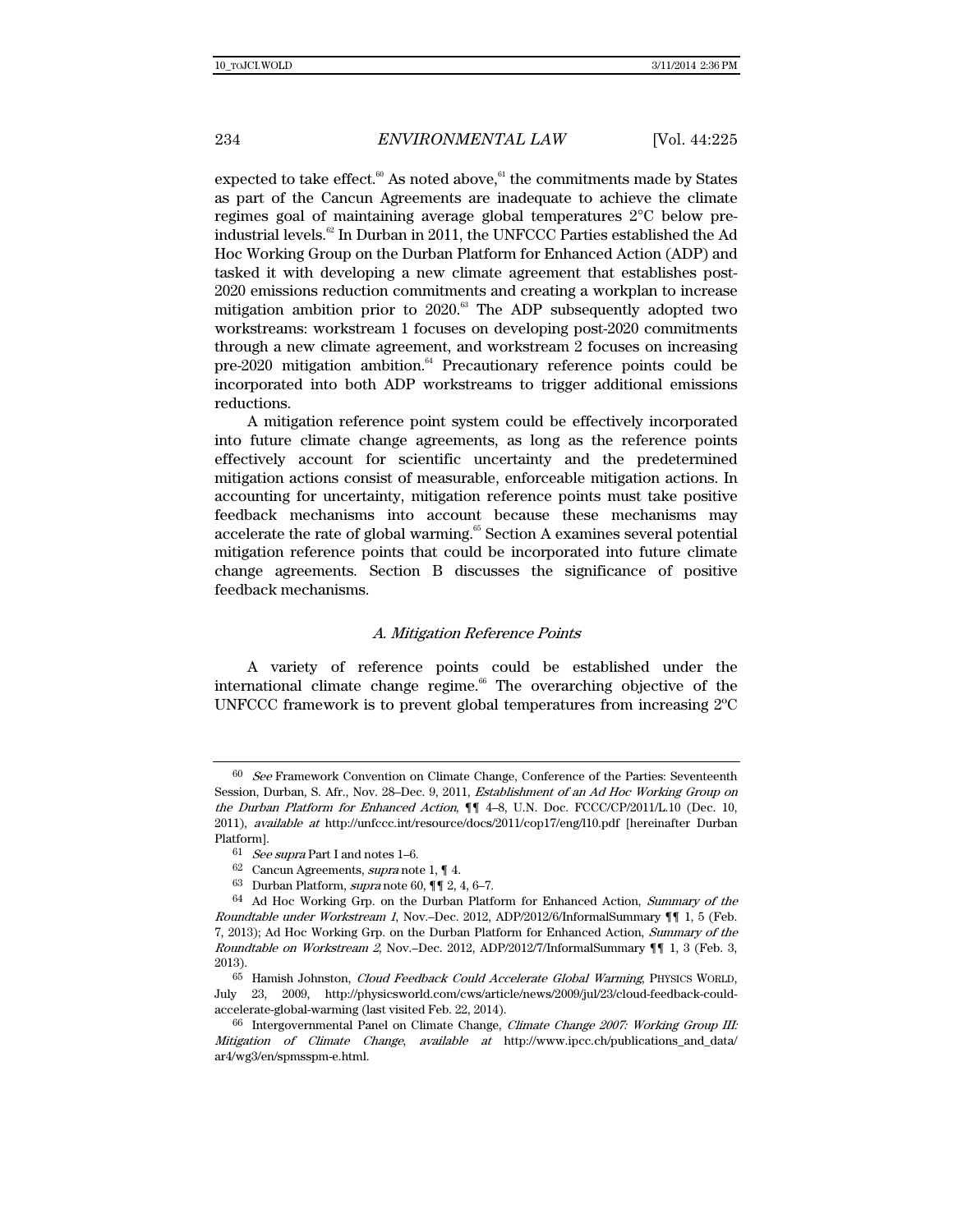above pre-industrial levels. $67$  Scientists have estimated that global atmospheric GHG concentrations of  $450$  ppm  $\mathrm{CO}_2$ equivalent  $\mathrm{(eq)}^\mathrm{68}$  would result in a temperature increase of around 2.1ºC, and stable concentrations of 415 ppm or less would likely prevent a temperature rise of  $2^{\circ}C^{69}$  In order to maintain concentrations below this amount, global GHG emissions should average 37 GtCO<sub>2</sub>eq/year by 2030, and 21 GtCO<sub>2</sub>eq/year by 2050.<sup>70</sup> To reach these emissions targets, precautionary reference points could be established for specific increases in atmospheric GHG concentrations or for annual global emissions. For example, if atmospheric CO2eq concentrations exceed 415 ppm before a specific date, it would trigger a requirement that Parties implement additional emissions reduction measures.

## 1. Atmospheric GHG Concentrations

An atmospheric  $CO<sub>2</sub>$ eq concentration of 415 ppm is one potential mitigation reference point to trigger mandatory emissions reductions.<sup>71</sup> More specifically, if atmospheric  $\mathrm{CO}_2$ eq concentrations average 415 ppm over a seven-day period, States would be obligated to take immediate action to decrease emissions. Atmospheric CO<sub>2</sub>eq concentrations work well as a precautionary reference point for a number of reasons. First, GHG concentrations are relatively easy to measure, and they are dispersed relatively evenly throughout the global atmosphere.<sup>72</sup> Second, because

<sup>&</sup>lt;sup>67</sup> See FCCC, supra note 2. See also NASA: EARTH OBSERVATION, HOW WILL GLOBAL WARMING CHANGE EARTH?, available at http://earthobservatory.nasa.gov/Features/GlobalWarming/

 $_{\rm 68~Real}^{\rm page6.}$ Climate,  $CO2$  Equivalents, http://www.realclimate.org/index.php/ archives/2007/10/co2-equivalents (last visited Feb. 22, 2014). Scientists measure concentrations of GHGs relative to the warming potential of  $CO<sub>2</sub>$ . For example, methane has a warming potential over a 100-year period that is 25 times greater than CO2. Using these figures for each GHG, scientists then convert the warming impact of emissions levels for the individual GHGs into a CO<sub>2</sub> equivalent amount so that the warming potential of GHG emissions can be compared more easily. For this reason, the 450 ppm CO<sub>2</sub>eq goal should not be confused with the oft-stated goal of reducing CO<sub>2</sub> concentrations to 350 ppm. The former goal refers to concentrations of all GHGs whereas the latter refers only to CO2. INTERGOVERNMENTAL PANEL ON CLIMATE CHANGE, CLIMATE CHANGE 2007: WORKING GROUP I: THE PHYSICAL SCIENCE BASIS (2007), available at http://www.ipcc.ch/publications\_and\_data/ar4/wg1/en/tssts-2-5.html; Climate Change Connection, CO2 Equivalents, http://www.climatechangeconnection.org/emissions/ CO2\_equivalents.htm (last visited Feb. 22, 2014).

<sup>69</sup> U.N. ENV'T PROGRAMME, BRIDGING THE EMISSIONS GAP: A UNEP SYNTHESIS REPORT 17 (2011), [hereinafter UNEP, BRIDGING THE GAP] available at http://www.unep.org/pdf/unep \_bridging\_gap.pdf.

<sup>70</sup> U.N. ENV'T PROGRAMME, THE EMISSIONS GAP REPORT 2012: A UNEP SYNTHESIS REPORT 3 (2012), [hereinafter UNEP, EMISSIONS GAP REPORT 2012] available at www.unep.org /pdf/2012gapreport.pdf.

<sup>71</sup> See UNEP, BRIDGING THE GAP, supra note 69, at 17 (discussing how GHG equilibrium would be achieved by limiting  $CO<sub>2</sub>e$  concentrations to 415 ppm).

<sup>72</sup> Nat'l Aeronautics & Space Admin., Methane's Impacts on Climate Change May Be Twice Previous Estimates, available at http://www.nasa.gov/centers/goddard/news/topstory/2005/ methane\_prt.htm (last visited Feb. 22, 2014). Atmospheric GHG concentrations can differ in different areas of the globe. For example, in Spring 2012, average global  $CO<sub>2</sub>$  concentrations reached 395 ppm, but CO<sub>2</sub> concentrations above the Arctic Circle reached 400 ppm. Seth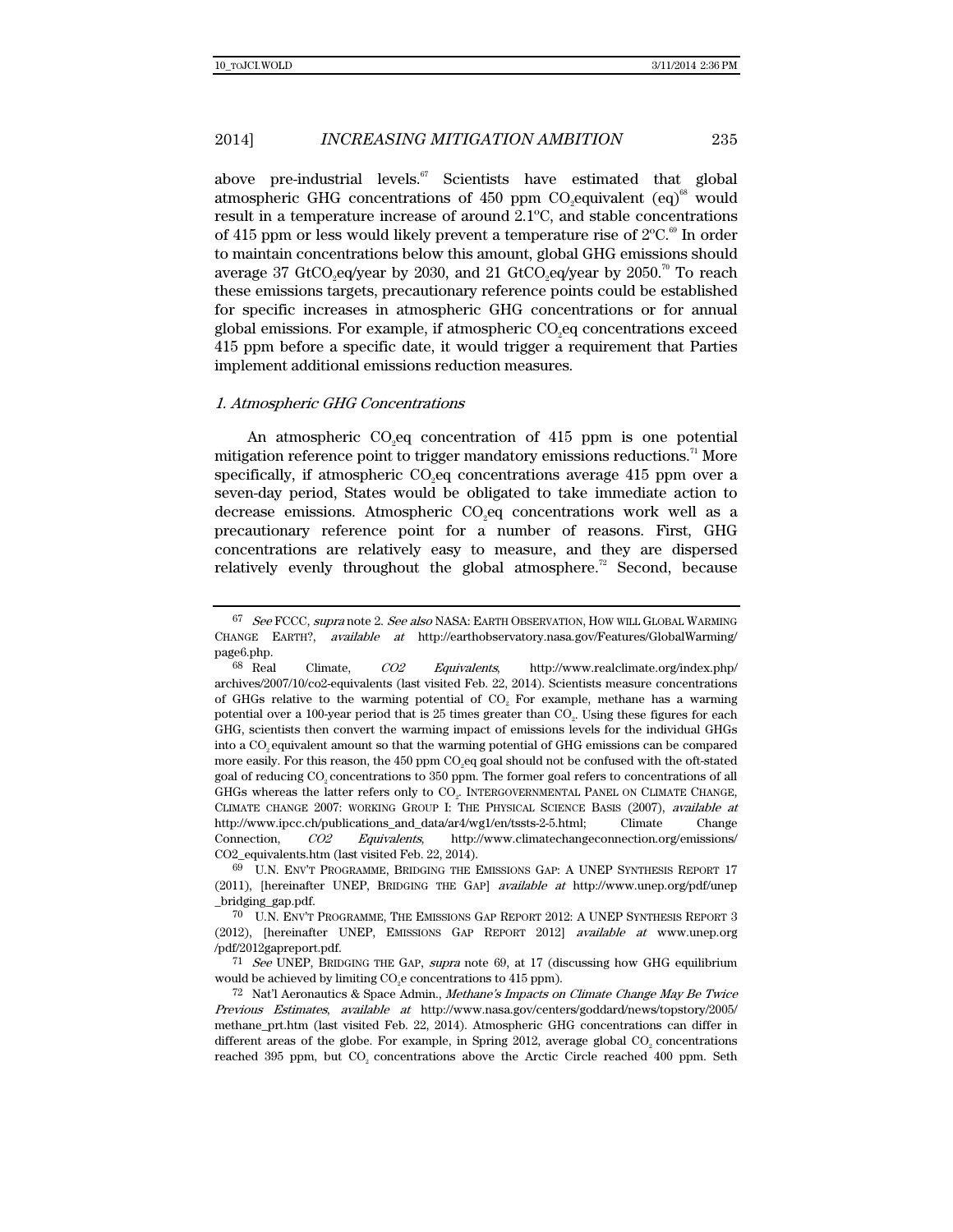atmospheric  $\rm CO_{2}$ eq concentrations include both anthropogenic and nonanthropogenic emissions, this goal accounts for non-anthropogenic  $\mathrm{CO}_2\mathrm{eq}$ emissions resulting from positive feedback mechanisms in addition to anthropogenic emissions.73 For example, permafrost is thawing as a result of global temperature increases, and as it thaws it releases  $CO<sub>2</sub>$  and methane, which is a potent  $GHG<sup>74</sup>$  However, it is extremely difficult to project the rate or amount of future emissions that will result from permafrost thaw and other comparable feedback mechanisms.<sup>75</sup> As a result of this uncertainty, these emissions may not be accurately accounted for in many climate models or the emissions inventories submitted by Parties.<sup>76</sup> However, equipment measuring  $\mathrm{CO}_2$ eq trends would measure concentrations resulting from emissions from any source.

To ensure the accuracy of a 415 ppm measurement, atmospheric  $\mathrm{CO}_2$ eq concentration measurements should be averaged from one pre-determined location. NOAA's Mauna Loa Observatory (MLO) is an atmospheric baseline station that has continuously monitored and collected atmospheric data since the 1950s, and is an ideal location for measuring  $\mathrm{CO}_2$ eq concentrations due to its high altitude and remote location in the Pacific.<sup>77</sup> High amounts of vegetation or industrial activity can affect atmospheric measurements, and the MLO's island location avoids these impacts.<sup>78</sup> In addition, MLO's readings are "a fairly good approximation for what global concentrations are, although it is slightly higher than the global average because it is in the Northern Hemisphere, which generally has higher  $\mathrm{CO}_2$  concentrations." $^{79}$ 

Climate researchers have largely determined that atmospheric  $CO<sub>2</sub>$ eq concentrations must remain below 450 ppm in order to prevent more than a

Borenstein, Climate Change: Arctic Passes 400 Parts per Million Milestone, CHRISTIAN SCI. MONITOR, May 31, 2012, http://www.csmonitor.com/Science/2012/0531/Climate-change-Arcticpasses-400-parts-per-million-milestone (last visited Feb. 22, 2014).

<sup>73</sup> See generally John W. Farley, The Scientific Case for Modern Anthropogenic Global Warming, MONTHLY REVIEW, July–Aug. 2008, http://monthlyreview.org/2008/07/01/the-scientificcase-for-modern-anthropogenic-global-warming (last visited Feb. 22, 2014) (discussing positive mechanisms related to greenhouse gas emissions).

<sup>74</sup> See NAT'L RESEARCH COUNCIL, CLIMATE STABILIZATION TARGETS: EMISSIONS, CONCENTRATIONS, AND IMPACTS OVER DECADES TO MILLENIA 222 (2011) [hereinafter NRC, CLIMATE STABILIZATION TARGETS].

<sup>75</sup> See What Are Climate Change Feedback Loops?, THEGUARDIAN.COM, Dec. 17, 2010, http://www.theguardian.com/environment/2011/jan/05/climate-change-feedback-loops (last visited Feb. 22, 2014) [hereinafter Climate Change Feedback Loops].

<sup>76</sup> See id.

<sup>77</sup> NOAA Earth System Research Lab. Global Monitoring Div., About Mauna Loa Observatory, http://www.esrl.noaa.gov/gmd/obop/mlo/aboutus/aboutus.html (last visited Feb. 22, 2014).

<sup>&</sup>lt;sup>78</sup> Stephanie Paige Ogburn & ClimateWire, As  $Co<sub>2</sub>$  Concentrations Near Ominous Benchmark, Daily Updates Begin, SCIENTIFIC AMERICAN, Apr. 24, 2013, http://www.scientificamerican.com/article.cfm?id=as-co2-concentrations-near-ominousbenchmark-daily-updates-begin (last visited Feb. 22, 2014).

 $79$  Id.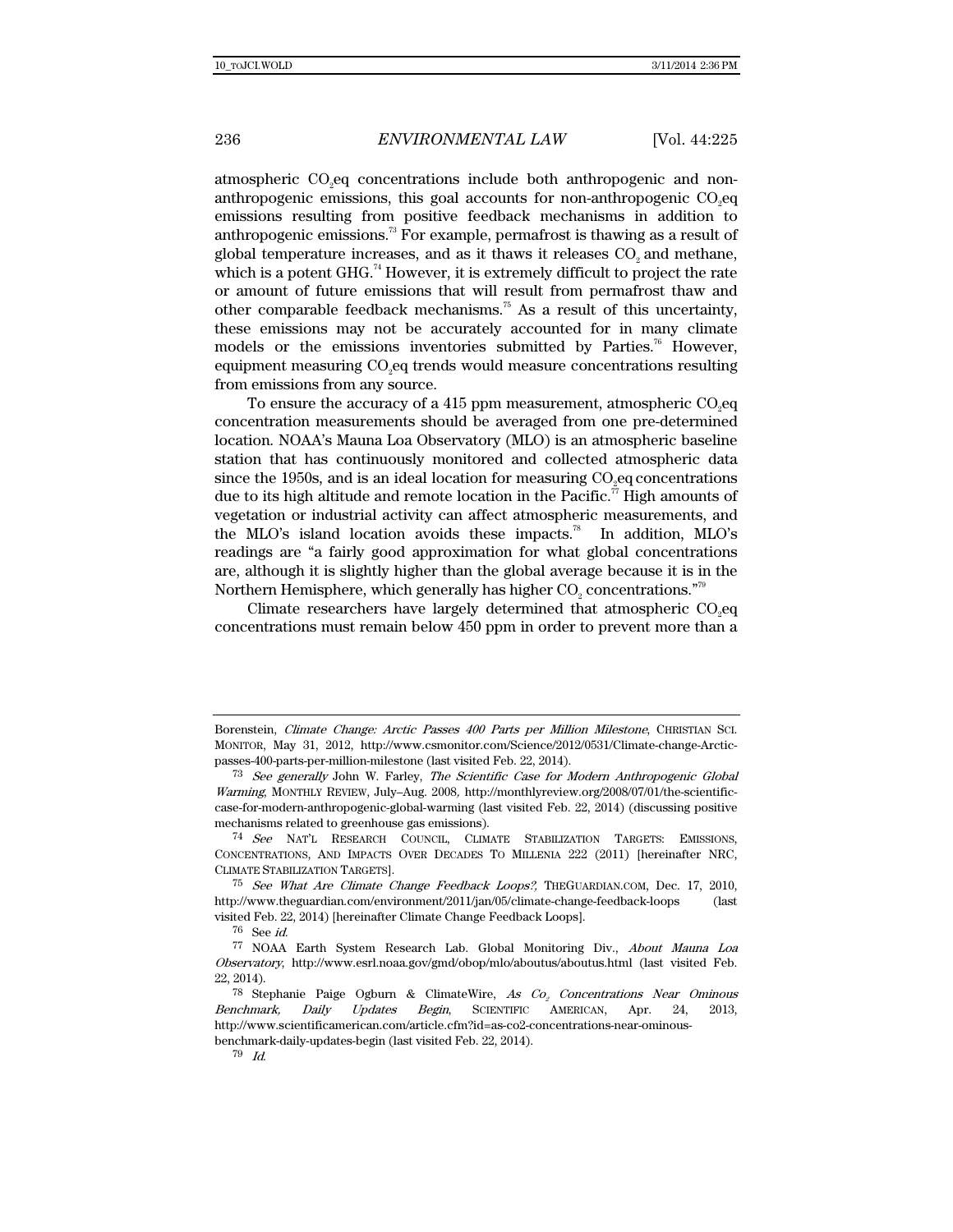$2^{\circ}$ C increase in global temperatures.<sup>80</sup> Under the International Energy Agency's (IEA) 450 Scenario, "global energy-related  $\rm CO_{2}$  emissions peak before 2020 and then decline to 21.6 Gt by 2035."81 IEA cautions that action must be taken to further reduce emissions prior to 2017; if action is delayed until after 2017, then all new energy infrastructure built between 2017 and  $2035$  must have zero carbon emissions.<sup>82</sup> According to UNEP's projections, median GHG emissions must range between thirty-three to forty-four  $\rm GtCO_2 e$ in 2030, and be less than twenty-five GtCO<sub>2</sub>e by 2050.<sup>83</sup> However, while both of these scenarios are based on emissions modeling using the best available science, they are still estimations that cannot be predicted with 100% accuracy.<sup>84</sup> Atmospheric GHG concentrations could rise more quickly than current projections indicate, in which case necessary emissions reductions would have to occur over a shorter time period than these scenarios suggest.<sup>85</sup> By utilizing precautionary reference points based on atmospheric GHG concentrations, emissions reduction measures would be automatically triggered in the event that concentrations rise more quickly than projected.

## 2. Sea Level Rise

Sea level rise could also serve as a mitigation reference point that would take some positive feedback mechanisms into account.<sup>86</sup> For example, a mitigation reference point of fifty centimeters rise in global sea levels could be established to trigger mandatory emissions reductions. Global sea levels are projected to rise 6.6 feet by 2100, and Scientists at the Potsdam Institute for Climate Change Research recently projected that global sea levels will rise an estimated 2.3 meters for every 1ºC increase in

<sup>80</sup> See UNEP, BRIDGING THE GAP, supra note 69, at 17; INT'L ENERGY AGENCY, WORLD ENERGY OUTLOOK 2011 FACTSHEET (2011), [hereinafter IEA 2011 FACTSHEET] available at http://www.worldenergyoutlook.org/media/weowebsite/2011/factsheets.pdf.

<sup>81</sup> IEA 2011 FACTSHEET, supra note 80.

<sup>82</sup> See id.

<sup>83</sup> UNEP, EMISSIONS GAP REPORT 2012, supra note 70, at 3.

<sup>84</sup> See generally UNEP, EMISSIONS GAP REPORT 2012, supra note 70, at 1 (noting that global greenhouse gas emissions, based on 2010 data from bottom-up emission inventory studies, are estimated at 50.1 GtCO2e, with a 95% uncertainty range of 45.6–54.6).

 $85$  *Id.* at 4, 12 (emphasizing that even if countries implement their "lower-ambition pledges" and are subject to 'lenient' accounting rules," the median highest projections with minimum estimate of annual greenhouse gas emissions in 2020 is 57 GtCO2e, which is in turn, within a range of 56–57 GtCO2e where such range is at 20th–80th percentiles respectively, which if actual emissions exceed 80th percentile, will require even more aggressive measures than the report provides to close the target gap on time).

<sup>86</sup> See generally Fen Montaigne Interview with Anders Levermann, lead author of the IPCC's upcoming 5th assessment report, in Leaving Our Descendants a Whopping Rise in Sea Levels, YALE ENVIRONMENT 360, July 24, 2013, http://e360.yale.edu/feature/leaving\_our\_descendants \_a\_whopping\_rise\_in\_sea\_levels/2675/ (last visited Feb. 22, 2014) (opining that a climate change "threshold" is a four to five inch increase in global oceanic levels before global social, political, and economic systems collapse due to the resulting instability caused by famine, natural disasters and forced emigration, but that while an increase of two inches is enviable given the CO2 which has already, or will have been, deposited into the atmosphere, this leaves approximately two to three inches which can and should be mitigated).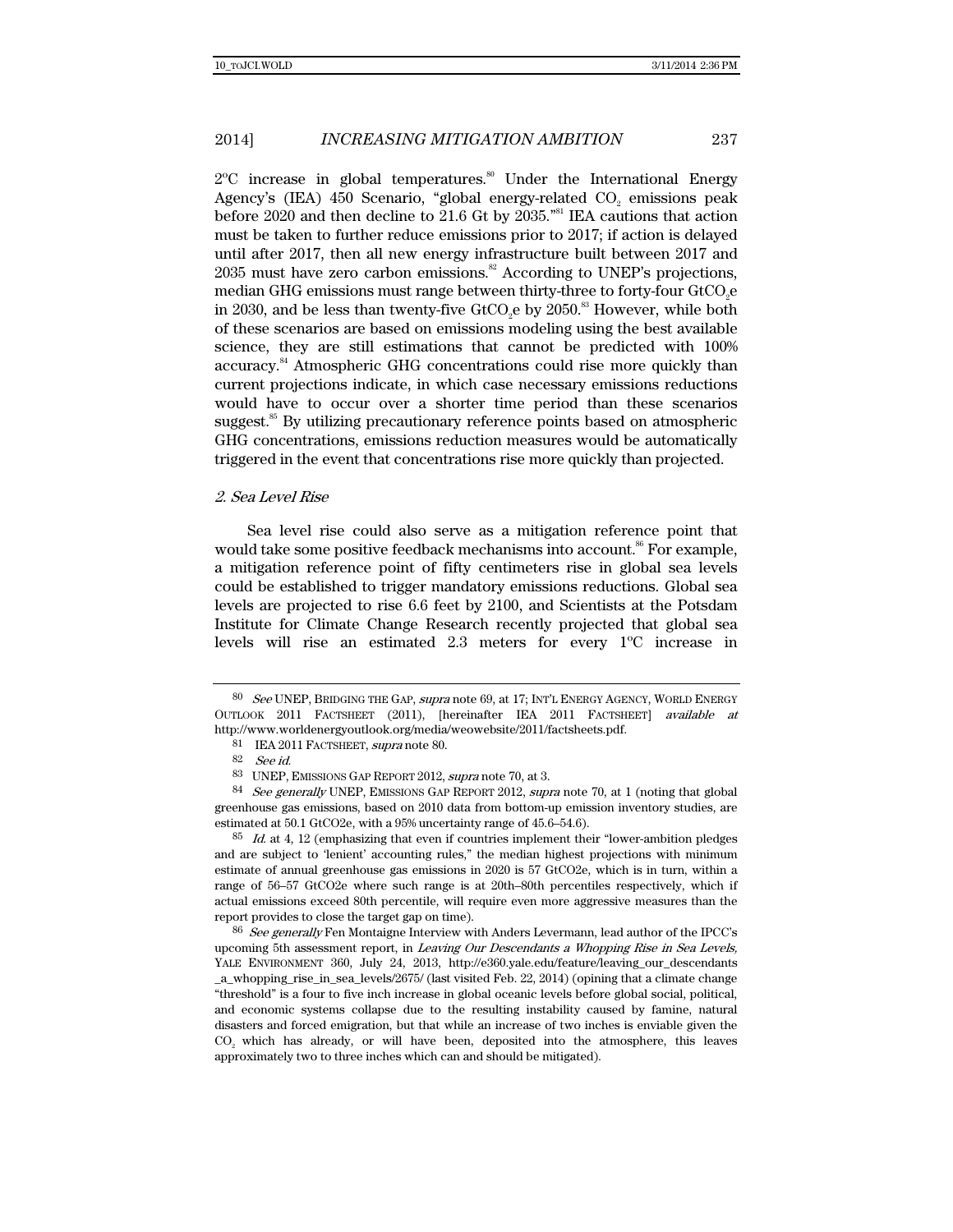temperature. $87$  Sea levels have risen twenty centimeters in the past century, and this relatively slight increase has already had devastating consequences for many low-lying coastal areas throughout the world.<sup>88</sup> Sea level rise due to ice sheet melt is directly correlated with increases in global average temperatures, but sea level rise is also influenced by secondary feedback mechanisms that occur at both a global and a localized scale.<sup>89</sup> Precautionary reference points based on sea level rise would account for ice sheet melt, land-based glacier withdrawal, groundwater mining, and soil moisture loss.<sup>80</sup> Sea level rise is occurring at a faster rate than scientists initially projected.<sup>91</sup> and a precautionary reference point based on sea level thresholds would account for this temporal uncertainty.

One difficulty associated with using sea level rise as a mitigation reference point involves observed global variation in rates of sea level rise.<sup>92</sup> The U.S. Geological Survey (USGS) recently reported that sea level is rising three to four times faster along the eastern coast of the United States than it is throughout the rest of the world.<sup>93</sup> According to USGS, "[d]ifferences in land movements, strength of ocean currents, water temperatures, and salinity can cause regional and local highs and lows in sea level."<sup>94</sup> This regional variation could potentially influence political will to implement

<sup>88</sup> See generally id. ("Significant is very much defined here by society. The 20 centimeters [8] inches] that we have observed in the last 100 years are significant for the smaller island states in the Pacific, which are inevitably going to vanish in the future.").

 $89$  See, e.g., supra note 75 ("Because ice is light-colored and reflective, a large proportion of the sunlight that hits it is bounced back to space, which limits the amount of warming it causes. But as the world gets hotter, ice melts, revealing the darker-coloured land or water below. The result is that more of the sun's energy is absorbed, leading to more warming, which in turn leads to more ice melting – and so on.").

93 See id.

94 Id.

<sup>87</sup> See id. ("For every 1 degree Celsius of temperature increase, the world will eventually experience a 2.3-meter increase in sea level. That means that should carbon emissions continue to rise at or near current rates, and temperatures soar 4 to 5 degrees [Celsius] in the next century or two, the world could well experience sea level increases of many meters — dozens of feet— in the centuries and millennia to come.") The recently published Fifth Assessment by the Intergovernmental Panel on Climate Change (IPCC) provides a more conservative estimate of sea level rise, estimating that seas will likely rise between 0.26 and 0.98 meters (0.85 to 3.21 feet). IPCC, WORKING GROUP I CONTRIBUTION TO THE IPCC FIFTH ASSESSMENT REPORT: CLIMATE CHANGE 2013: THE PHYSICAL SCIENCE BASIS: SUMMARY FOR POLICYMAKERS, SPM-18 (Sept. 27, 2013).

<sup>90</sup> See discussion supra Part II.

<sup>91</sup> The IPCC's Fourth Assessment based its projections on an estimated two mm annual rise in sea level, but new satellite data indicates that sea levels are actually rising at a rate of 3.2 mm per year. The IPCC's Fifth Assessment also reports that the rate of sea level rise is higher today than in previous decades. IPCC, supra note 87, at SPM-6. See also Stefan Rahmstorf et al., Comparing Climate Projections to Observations up to 2011, ENVTL. RES. LETTERS 7 (2012), available at http://iopscience.iop.org/1748-9326/7/4/044035/pdf/1748-9326\_7\_4\_044035.pdf.

<sup>92</sup> See Press Release, U.S. Geological Survey, Sea Level Rise Accelerating in U.S. Atlantic Coast, June 26, 2012, http://www.usgs.gov/newsroom/article.asp?ID=3256&from =rss\_home#.UKkwqTnN4to (last visited Feb. 15, 2014) (reporting sea level rates increasing three-to-four times faster along portions of the U.S. Atlantic Coast than globally, according to a new U.S. Geological Survey report published in Nature Climate Change).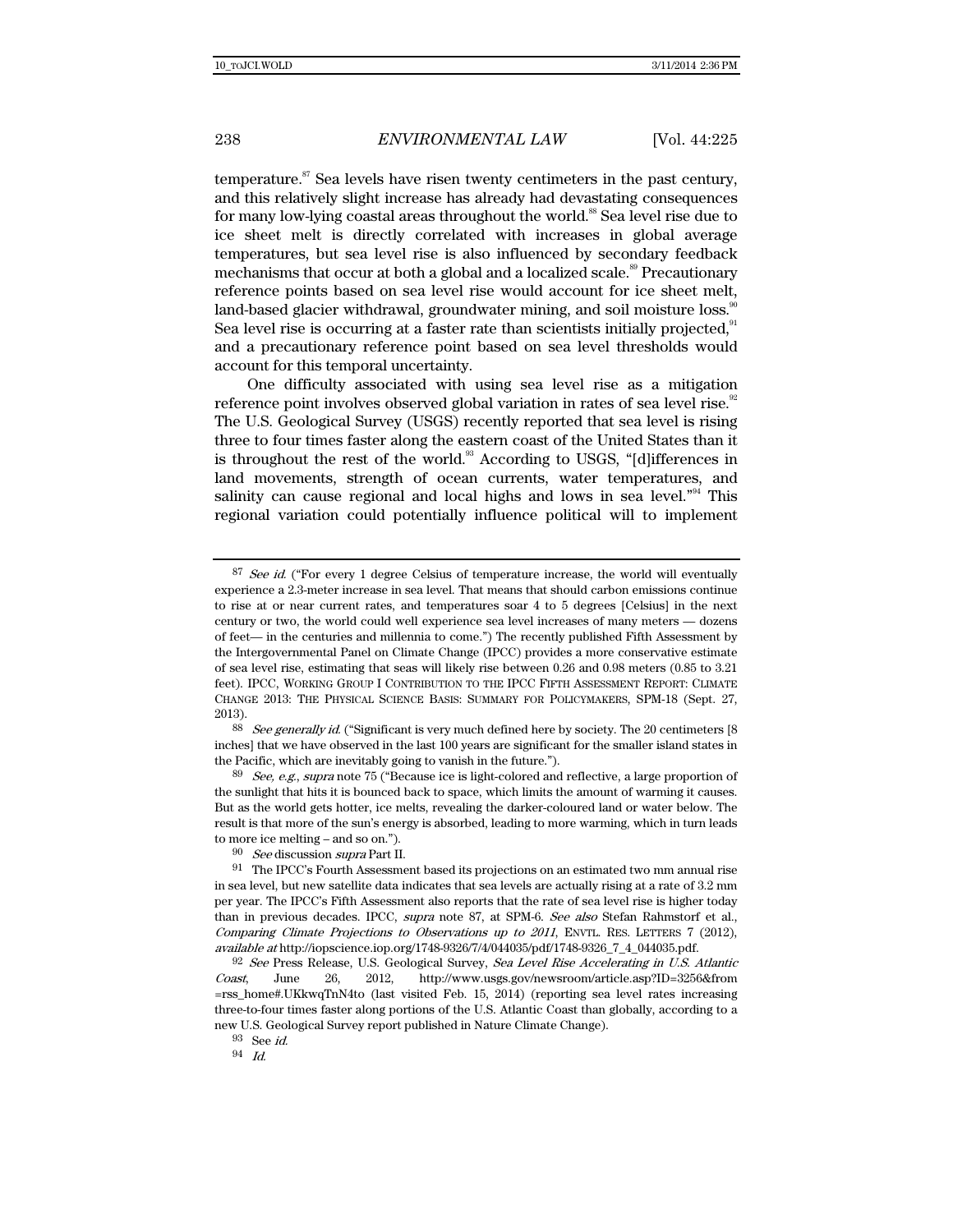precautionary measures, especially in areas of the globe where sea levels are rising more slowly or more quickly than the global average rate.<sup>95</sup> In order to account for uncertainty, reference points for sea level rise should be based on the global average, measured according to a pre-determined methodology. The University of Colorado Sea Level Research Group uses satellite radar altimeters to measure global mean sea level and calibrates these satellite measurements with a network of tidal gauges.<sup>96</sup> These satellite altimeters—the TOPEX/Poseidon and Jason-1—"have produced high quality measurements of near global (66ºS to 66ºN) sea level from 1993."97 Calibrated satellite measurements thus appear to be the most accurate data for determining whether sea level rise has reached an established mitigation reference point.

### 3. Natural Impacts

Precautionary reference points could be based on more localized natural occurrences that result from global temperature increases.<sup>98</sup> Ice sheet melt, loss of forest cover resulting from wildfires or insect-related tree die off, permafrost thaw, ocean acidification, or desertification are some examples of natural occurrences that are influenced by climate change and have the potential to act as positive feedback mechanisms.<sup>99</sup> Reference points based on any of these events would have to account for scientific uncertainty in both cause and effect associated with these phenomena. These precautionary reference points may particularly benefit from a scientific certainty threshold,<sup>100</sup> where precautionary measures are triggered unless Parties can provide sufficient evidence to demonstrate that the reference point exceedance will not negatively impact the global climate.

<sup>&</sup>lt;sup>95</sup> See generally Univ. of Colorado Sea Level Research Group, Global Mean Sea Level, sealevel.colorado.edu (last visited Feb. 22, 2014) (providing scientific measurement of global mean sea level).

 $96$  Id. (Measurements from the TOPEX and Jason series of satellite radar altimeters have allowed estimates of global mean sea levels.).

<sup>97</sup> John A. Church & Neil J. White, A 20th Century Acceleration in Global Sea-Level Rise, 33 GEOPHYSICAL RES. LETTERS L01602 (2006), available at http://naturescapebroward.com/ NaturalResources/ClimateChange/Documents/GRL\_Church\_White\_2006\_024826.pdf.

<sup>98</sup> See Kutil, supra note 53, at 260 (describing fisheries populations as a precautionary reference point for localized effects of climate change).

<sup>99</sup> NRC, CLIMATE STABILIZATION TARGETS, supra note 74, at 29-46.

<sup>100</sup> Sarah M. Kutil used the term "scientific uncertainty threshold" to explain the North Pacific Fishery Management Council's decision to close 150,000 square nautical miles to commercial fishing due to "overwhelming uncertainty in data." Kutil, supra note 53, at 234. According to Kutil, "NPFMC's decision to use its discretionary authority to close the Arctic Management Area implies a scientific certainty threshold that scientific data must satisfy before exploitation of a stock can occur." Id. at 237. While most precautionary reference points in the fisheries context trigger mandatory action when available data shows the reference point has been exceeded, a scientific certainty threshold would trigger mandatory action when there is no available data to show that the reference point has not been exceeded. Kutil argues that scientific uncertainty should trigger fisheries closures until data shows that fish stocks have reached predetermined threshold levels. Id. at 238.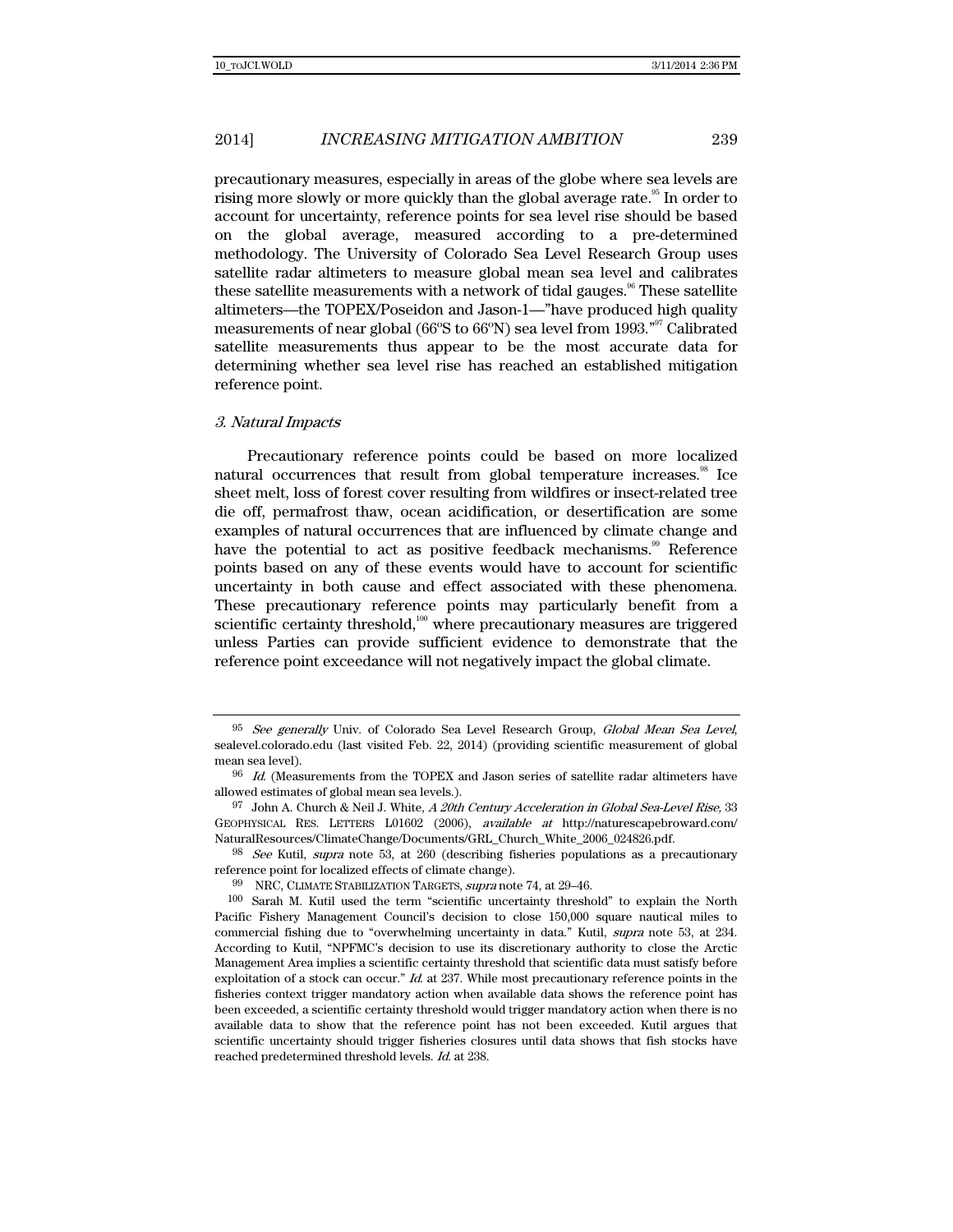### 4. Human Actions and Inactions

Mitigation reference points could also be based on human actions.<sup>101</sup> For example, failure to meet emissions reduction targets or a significant increase in deforestation could trigger mandatory precautionary action. Reference point triggers based on national actions could face resistance from the international community, which would be required to implement potentially expensive mitigation measures in response to actions of a single nation. These reference points could also be controversial because they implicate the ongoing debate over the nature of developed and developing country obligations, with developing countries insisting that their obligations be voluntary and developed country obligations be mandatory.

### B. Positive Feedback Mechanisms

In the climate change context, positive feedback mechanisms are events that occur as a result of climate change and that accelerate the rise in temperature.102 Some positive feedbacks have been identified and observed by the scientific community: for example, warming temperatures melt lightreflecting sea ice, and the resulting darker-colored water absorbs more sunlight than the lighter-colored ice, leading to an increase in temperature rise.<sup>103</sup> Other feedback mechanisms, such as methane releases from thawing permafrost, are difficult to measure, and thus less understood.104 Positive feedback mechanisms in general are complex occurrences that contribute to the uncertainties associated with climate change projections.<sup>105</sup> However, because these mechanisms accelerate the rate of global warming, it is essential that they are accounted for in future climate change agreements.<sup>106</sup> The most effective mitigation reference points will reflect and account for accelerated warming resulting from positive feedbacks. This section provides a brief overview of some positive feedback mechanisms that should be accounted for when setting mitigation reference points.

<sup>101</sup> See J.B. Ruhl & James Salzman, Gaming the Past: The Theory and Practice of Historic Baselines in the Administrative State, 64 VAND. L. REV. 1, 14–15, 48–49 (2011) (discussing human-action reference points in climate change and other environmental regulatory regimes).

<sup>102</sup> Climate Change Feedback Loops, supra note 75.

 $\frac{103}{104}$  *Id.* 

 $Id.$ 

<sup>105</sup> Id.

<sup>106</sup> See Jonathan M. Harris & Brian Roach, THE ECONOMICS OF GLOBAL CLIMATE CHANGE, 11, 20, 33–34 available at http://www.ase.tufts.edu/gdae/education\_materials/modules/The\_ Economics\_of\_Global\_Climate\_Change.pdf (describing the unpredictable nature of feedback loops and the important role they play in economic analysis of climate change).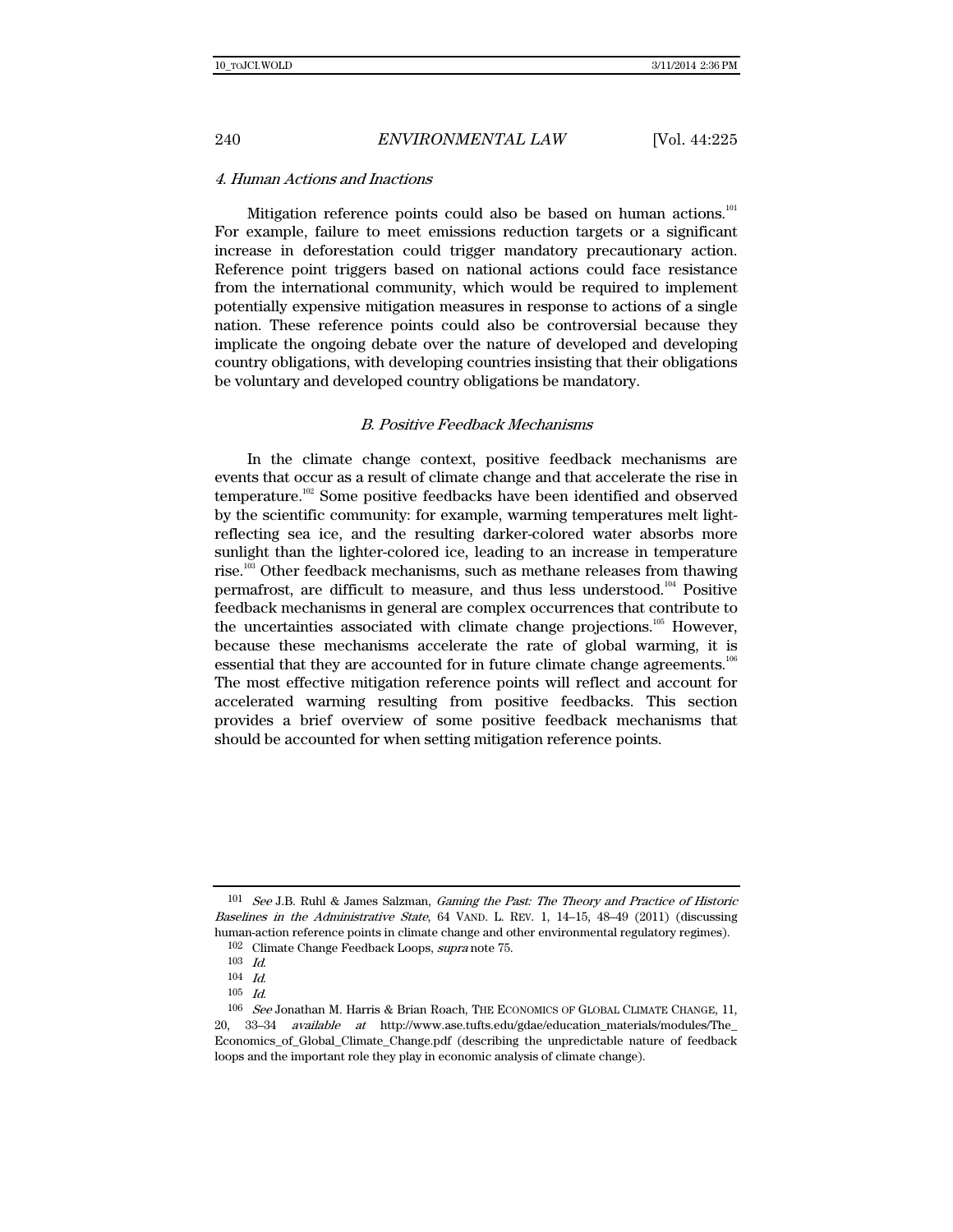## 1. Sea Level Rise and Melting Ice

In 2007, the IPCC projected a rise in sea level between eighteen and fifty-nine centimeters (eight and twenty-four inches) by  $2100$ ,<sup>107</sup> although it cautioned that its projections "do not include uncertainties in climate-carbon cycle feedbacks" due to the limited understanding of some drivers of sea level rise.<sup>108</sup> In 2013, the IPCC predicted that the sea level likely would rise between twenty-six and eighty-five centimeters by 2100 from 2005 levels, also noting that the rate of sea level rise was increasing.<sup>109</sup> Some models have indicated that sea level could rise by up to 1.6 meters by 2100 if temperatures increase more than  $3^{\circ}$ C.<sup>110</sup> Accounting for uncertainties in sea level rise is critical because a sea level rise of 0.5 meters could impact between five and two hundred million people each year and permanently displace more than four million people.<sup>111</sup>

Sea level rise is caused primarily by melting polar ice sheets, but there is uncertainty over the rate of melting.<sup>112</sup> If the Greenland and West Antarctica ice sheets were to melt completely, sea levels would rise by nearly forty feet.<sup>113</sup> Many scientists are concerned that these ice sheets are melting at a faster rate than previously projected.<sup>114</sup> In July 2012, an iceberg twice the size of Manhattan broke off a Greenland glacier, and scientists are concerned that the Greenland ice sheet "is thinning extensively amid warm temperatures."<sup>115</sup>

Melting ice also accelerates global warming due to the positive icealbedo feedback effect: ice has a higher albedo (i.e., it is more reflective) than land or water.<sup>116</sup> Consequently, when exposed land or seawater replaces ice, more solar radiation is absorbed rather than reflected back into space. $117$ Some potential mitigation reference points may account for this feedback better than others; for example, a sea level rise reference point would inherently include melting sea ice, but an atmospheric CO<sub>2</sub> reference point could fail to account for positive feedback resulting from melting ice.

 $117$  Id.

<sup>107</sup> INTERGOVERNMENTAL PANEL ON CLIMATE CHANGE, CLIMATE CHANGE 2007: SYNTHESIS REPORT 45 (2007).

<sup>108</sup> Id.

<sup>109</sup> IPCC, supra note 87, at SPM-6, SPM-18.

<sup>110</sup> NRC, CLIMATE STABILIZATION TARGETS, supra note 74, at 37.

<sup>111</sup> NRC, CLIMATE STABILIZATION TARGETS, supra note 74, at 43; The Geological Soc'y of Am., Why Seas Are Rising Ahead of Predictions, GSA Annual Meeting Presentation: Could Estimates of the Rate of Future Sea-Level Rise Be Too Low?, Nov. 1, 2012, http://www.geosociety.org/news/pr/12-82.htm (last visited Feb. 22, 2014) (providing an explanation of why positive feedbacks cause such great uncertanties in estimates of sea level rise).

 $^{112}$  NRC, CLIMATE STABILIZATION TARGETS, supra note 74, at 36–37.  $^{113}$  H.R. REP. No. 111-137, pt. 1, at 305 (2009).

 $114$  *Id.* at 306 (finding that "scientists do not fully understand the dynamics of ice sheet melting," and that this is a source of increasing concern among the scientific community).

<sup>115</sup> Iceberg Breaks Off From Greenland's Petermann Glacier, BBC NEWS, July 19, 2012, http://www.bbc.co.uk/news/world-europe-18896770 (last visited Feb. 22, 2014).

<sup>116</sup> Nat'l Oceanic & Atmospheric Admin., What Are Positive Feedbacks?, http://www.ncdc.noaa.gov/paleo/abrupt/story2.html (last visited Feb. 22, 2014).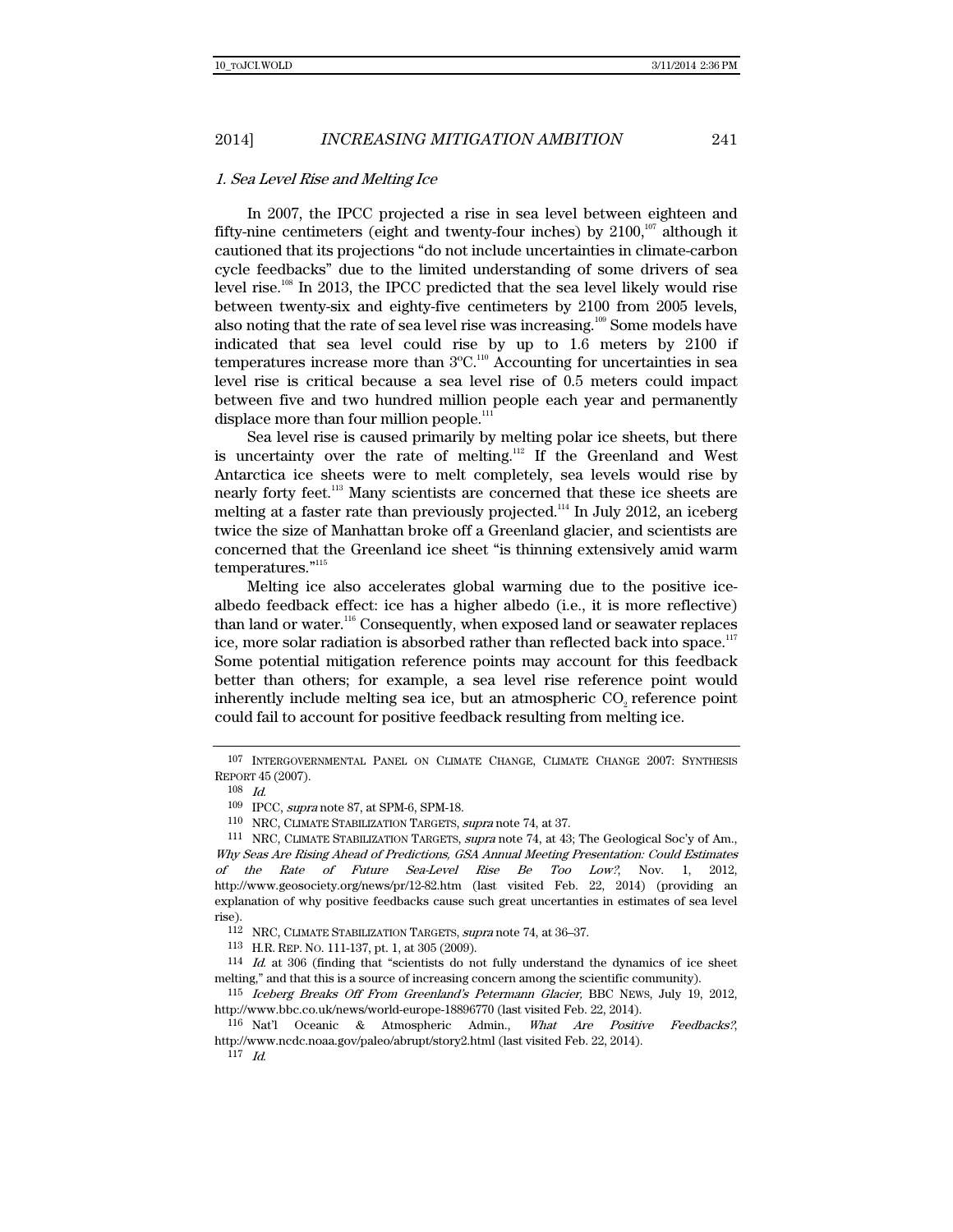### 2. Permafrost Thaw

Permafrost is thawing at accelerated rates throughout the northern latitudes, which is particularly alarming because permafrost is a large GHG sink; some studies have estimated permafrost to contain between 7.5 and 400 GtC of methane alone<sup>118</sup> and another 1700 Gt of carbon.<sup>119</sup> A recent study has warned that the amount of carbon released from thawing permafrost will be 1.7 to 5.2 times greater than previous modeling studies have reported.120 UNEP has reported that "[t]hawing permafrost could emit fortythree to 135 Gt of CO<sub>2</sub> equivalent by 2100 and 246 to 415 Gt of CO<sub>2</sub> equivalent by 2200."121 Any of these estimates leave a much smaller slice of the atmospheric pie for anthropogenic emissions. $122$ 

Because permafrost releases GHGs other than  $CO<sub>2</sub>$  (principally methane), an atmospheric CO<sub>2</sub> reference point would not entirely account for additional emissions resulting from this feedback mechanism.<sup>123</sup> A sea level rise reference point may reflect these emissions more accurately, because ice melt is directly correlated with temperature increases.<sup>124</sup> As an alternative, a mitigation reference point could be established for methane and all other atmospheric GHG concentrations (measured as  $CO<sub>2</sub>eq$ ), which would take permafrost emissions into account, especially if methane measurements from one of the arctic sampling stations were used to determine when the triggering threshold is reached.

## 3. Forest Loss

In 2009, deforestation and forest degradation accounted for 20–25% of global anthropogenic GHG emissions.125 Climate change is "increasing the

<sup>118</sup> NRC, CLIMATE STABILIZATION TARGETS, supra note 74, at 222–25.

<sup>119</sup> U.N. ENV'T PROGRAMME, POLICY IMPLICATIONS OF WARMING PERMAFROST iv (2012), available at http://www.unep.org/pdf/permafrost.pdf.

<sup>120</sup> Edward A. G. Shuur et al., Climate Change: High Risk of Permafrost Thaw, 480 NATURE 32, 32–33 (2011). See also Abrupt Permafrost Thaw Increases Climate Threat, Experts Say, http://www.sciencedaily.com/releases/2011/11/111130161535.htm (last visited Feb. 22, 2014).

<sup>121</sup> U.N. ENV'T PROGRAMME, supra note 119, at iv, 19 tbl.2.

 $\frac{122}{123}$  *Id.* at 19.

Id. at 18.

<sup>124</sup> NRC, CLIMATE STABILIZATION TARGETS, supra note 74.

<sup>125</sup> H.R. REP. NO. 111-137, at 310 (2009). The precise contribution of deforestation and forest degradation to climate change remains subject to discussion. The IPCC estimated that land use activities, exclusive of agriculture, accounted for 17.4% of all greenhouse gas emissions in 2004, primarily from deforestation and forest degradation. T. BARKER ET AL., CONTRIBUTION OF WORKING GROUP III TO THE FOURTH ASSESSMENT REPORT OF THE INTERGOVERNMENTAL PANEL ON CLIMATE CHANGE 27, 29 (2007), available at http://www.ipcc.ch/publications\_and\_data/ publications\_ipcc\_fourth\_assessment\_report\_wg3\_report\_mitigation\_of\_climate\_change.htm. Later studies indicate that deforestation and forest degradation may contribute less, around 12% of total greenhouse gas emissions, but this may reflect increased fossil fuel combustion as much as lower actual rates of deforestation and forest degradation. G. R. van der Werf et al.,  $CO<sub>2</sub>$ Emissions from Forest Loss, 2 NATURE GEOSCIENCE 737, 737 (2009). See also Yude Pan et al., <sup>A</sup> Large and Persistent Carbon Sink in the World's Forests, 333 SCIENCE 988, 988–93 (2011) (discussing the significance and uncertainty surrounding the precise measurement of carbon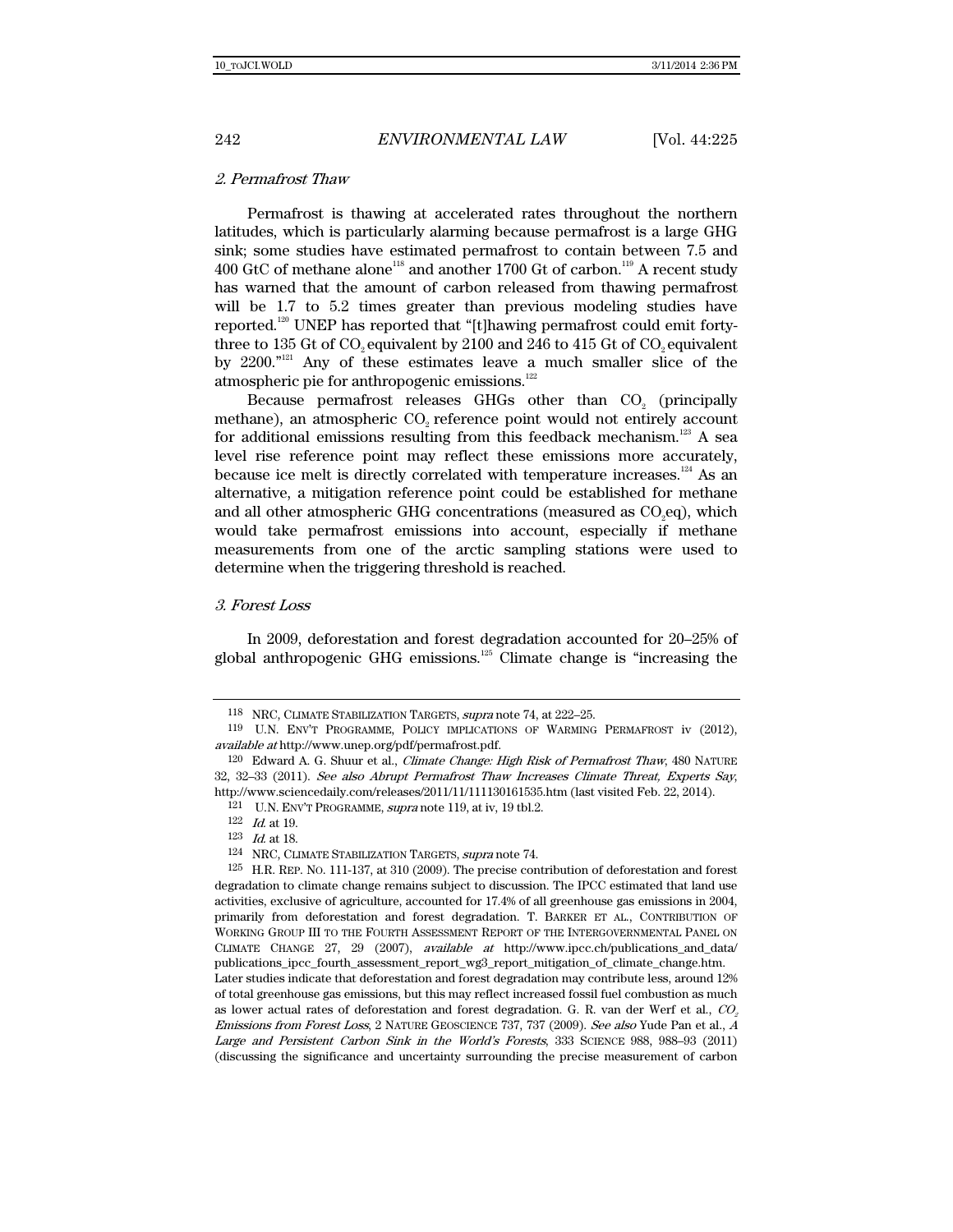frequency and intensity of wildfires," $126$  which also results in increased carbon emissions.<sup>127</sup> According to the National Research Council, each degree Celsius increase will double to quadruple the area burned by wildfires in western North America.<sup>128</sup>

Forests are also being killed off as a result of increased insect infestations.129 The warming climate and subsequent reduction in freezing temperatures have led to an explosion in mountain pine beetle populations, which have decimated large areas of forest in North America.<sup>130</sup> "Beetles are now emerging in mid-May, rather than late July, and the length of the flying season is allowing multiple generations to emerge in the same year; second generations have been observed emerging in August and September."131 The effects on Canadian forests and CO<sub>2</sub> emissions have been devastating.<sup>132</sup> By the end of 2006, the mountain pine beetle had killed 130,000 square kilometers of forest in western Canada.133 Scientists estimate the cumulative impact of the mountain pine beetle outbreak during 2000 to 2020 to be 270 MtC on average over  $374,\!000$  km $^2$  of forest.  $^{134}$ 

In other parts of the world, an increase in forest cover may actually be contributing to an increase in warming.<sup>135</sup> For example, more than 100,000 square kilometers of Eurasian tundra have become forested as temperatures have increased over the past fifty years.<sup>136</sup> Whereas snow-covered tundra reflects sunlight, darker-colored foliage absorbs sunlight, resulting in increased warming over time.<sup>137</sup>

127 Id.

128 NRC, CLIMATE STABILIZATION TARGETS, supra note 74, at 7.

129 U.S. EPA, Climate Impacts of Forests, http://www.epa.gov/climatechange/impactsadaptation/forests.html (last visited Feb. 22, 2014).

 $1\overline{3}0$  *Id.* 

131 Mark Squillace & Alexander Hood, NEPA, Climate Change, and Public Lands Decision Making, 42 ENVTL. L. 469, 494–95 (2012), (citing Jeffrey B. Mitton & Scott M. Ferrenberg, Mountain Pine Beetle Develops an Unprecedented Summer Generation in Response to Climate Warming, THE AMERICAN NATURALIST, May 2012, at E163, E166 tbl.2).

 $132$  See generally Mitton, supra note 131, at 1 (chronicling the pine beetle's devastating effects in Western North America).

133 W.A. Kurz et al., Mountain Pine Beetle and Forest Carbon Feedback to Climate Change, 452 NATURE 987, 987 (2008).

134 Id. at 987. To put this in perspective, the maximum annual beetle impact (20 MtC per year for the scientists' relatively small study area) is nearly equal to direct forest fire emissions of 27 MtC per year for all of Canada from 1959–1999. As another comparison, the net greenhouse gas emissions over 21 years of 990 MtCO<sub>2</sub>eq from one insect outbreak is equivalent to about five years of emissions of 200 MtCO<sub>2</sub>eq from Canada's transportation sector (based on emissions in 2005). Id. at 987, 989.

135 See generally Marc Macias-Fauria et al., Eurasian Arctic Greening Reveals Teleconnections and the Potential for Structurally Novel Systems, 2 NAT. CLIMATE CHANGE 613, 615 (2012) (last visited Feb. 22, 2014 ) (discussing the difficulties in predicting the growth and spread of wildfires).

136  $Id.$  at 613.

 $137$  *Id.* 

sequestration from forest ecosystems). Regardless of its precise contribution, deforestation remains the second largest anthropogenic source of carbon dioxide to the atmosphere, after fossil fuel combustion.

<sup>126</sup> H.R. REP. NO. 111-137, at 311 (2009).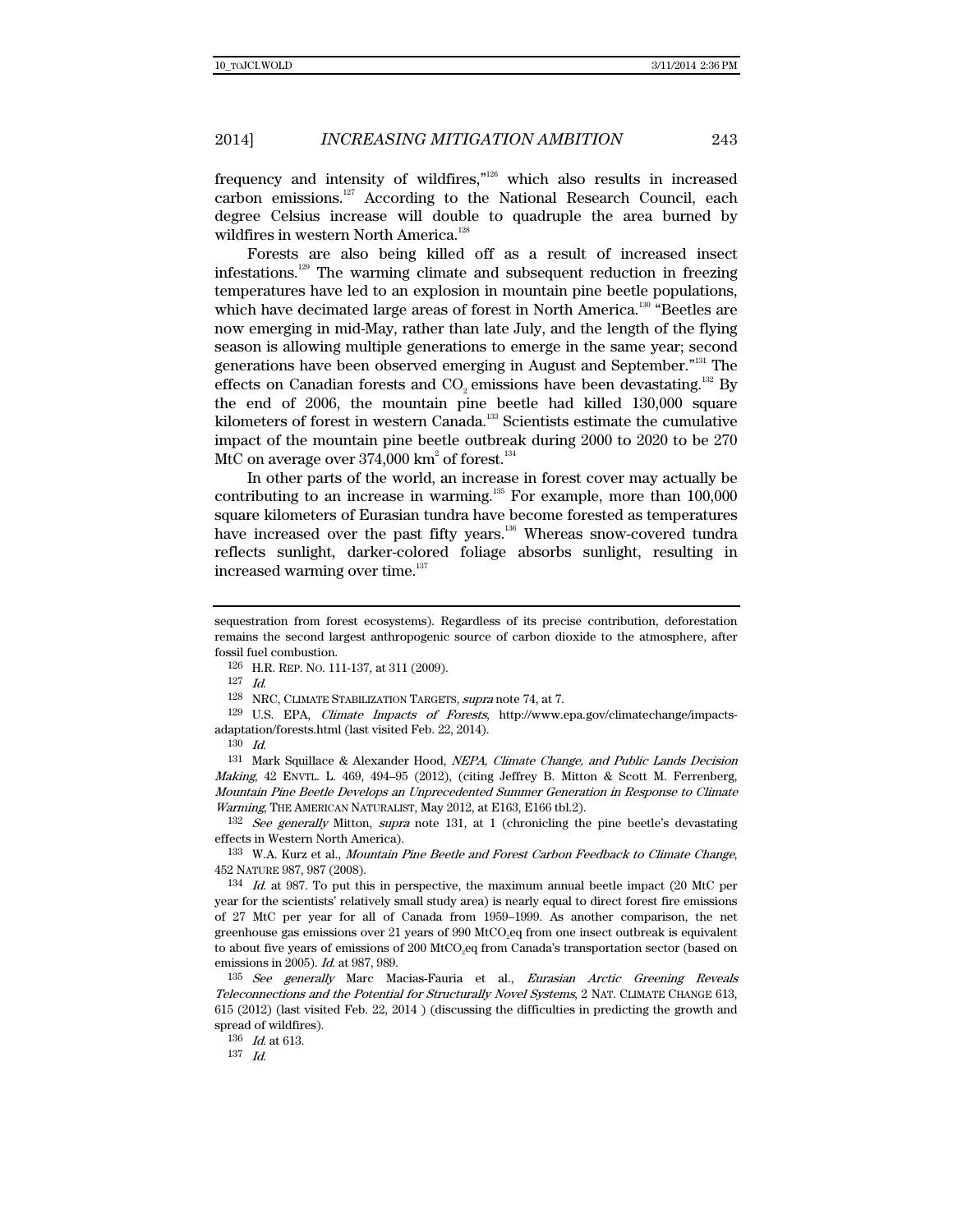Future climate change-induced forest losses are difficult to estimate, in part because natural events such as wildfires and droughts are typically sporadic and difficult to predict. $138$  Moreover, increases in CO<sub>2</sub> levels may actually lead to increased forest productivity in some areas, while contributing to reductions in productivity in other areas.<sup>139</sup> Emissions increases due to forest loss are therefore difficult to account for through mitigation reference points. An atmospheric concentration reference point would account for CO<sub>2</sub> emissions from forests, but reductions in sequestration capacity would not.<sup>140</sup> A reference point based on forest loss could be established to account for both increased emissions and reductions in sequestration rates, and could also be addressed through responsive mitigation actions, such as increased reforestation activity.

### V. PREDETERMINED ACTION WHEN MITIGATION REFERENCE POINTS ARE REACHED

When a mitigation reference point is reached or exceeded, it would automatically trigger a mandate for Parties to implement pre-determined mitigation action. Predetermined mitigation action can take a variety of forms in the climate change context, as long as the overarching objective is to reduce GHG emissions or atmospheric GHG concentrations.<sup>141</sup> According to UNEP, global GHG emissions could be substantially reduced by 2020 through improved energy efficiency, implementation of a low-emission energy mix, and reductions in non-CO<sub>2</sub> GHG emissions.<sup>142</sup> The following examples include potential pre-determined mitigation actions that could be implemented alone or in combination with other measures:

- Mandate use of renewable energy technologies. If 38% of global electricity (4,000 TWH) was produced using renewable energy technologies, emissions could be reduced by  $1.5$  to  $2.5$  GtCO<sub>2</sub>eq/year.  $^{143}$
- Prohibit the construction of coal-fired power plants. If all new power plants were built to use natural gas, emissions would be reduced by 1.9 GtCO $_{\textrm{\tiny{2}}}$ e/year. $^{144}$
- Require energy efficiency improvements or fuel switching. Emissions can be reduced in the industrial sector in a number of ways, including

<sup>138</sup> Caroline Perry, Wildfires Projected to Worsen with Climate Change, HARVARD GAZETTE, Aug. 28, 2013, http://news.harvard.edu/gazette/story/2013/08/wildfires-projected-to-worsen-withclimate-change/ (last visited Feb. 26, 2014) (noting that "wildfires are very difficult to predict").

 $139 \text{ See}$  UNEP, VITAL FOREST GRAPHICS  $35$  (2009), available at http://www.unep.org/vitalforest/Report/VFG\_full\_report.pdf.

<sup>140</sup> Worldwide, vegetation and soils are estimated to sequester 2.6 gigatonnes of carbon a year. Id. at 36.

<sup>&</sup>lt;sup>141</sup> See generally United Nations Framework Convention on Climate Change, supra note 4, at 2, 4, 8, 10-11 (acknowledging the grave importance of reducing emissions and accepting a wide diversity of mitigation actions).

<sup>142</sup> UNEP, BRIDGING THE GAP, supra note 69, at 28.

<sup>143</sup> Id. at 33.

<sup>144</sup> Id.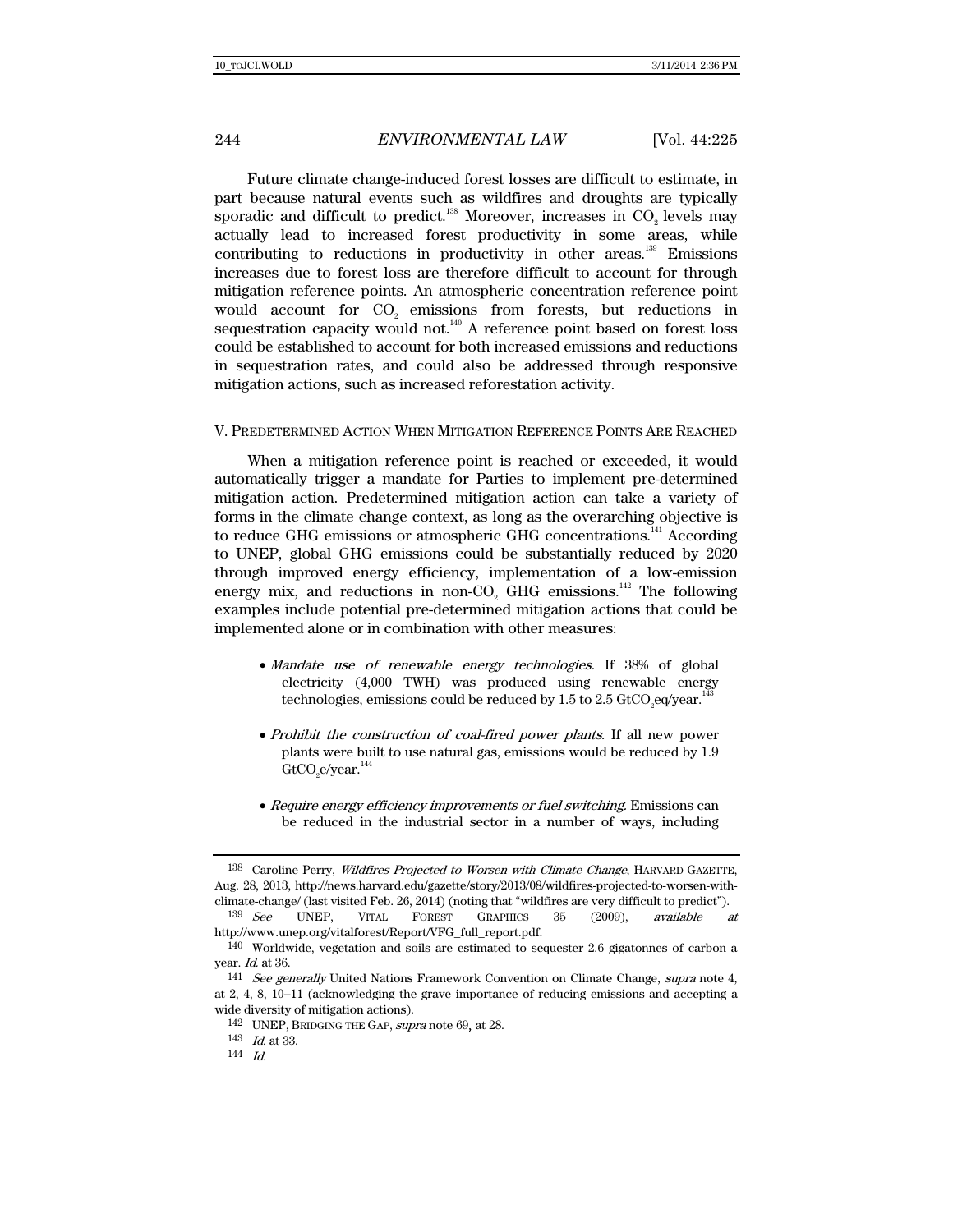improved energy efficiency, fuel switching, power recovery through cogeneration, and product substitution. The estimated emission reduction potential ranges from 1.5 to 4.6 GtCO<sub>2</sub>e/year. $^{145}$ 

- Require increases in fuel efficiency standards. Recent vehicle fuel efficiency standards adopted in the United States, European Union, and China will reduce GHG emissions by 0.3 GtCO<sub>2</sub>e/year by 2020.<sup>146</sup> According to projections by the International Council on Clean Transportation, increased use of biofuels and improvements in vehicle efficiency could reduce global GHG emissions by 1.7 GtCO<sub>2</sub>e/year. $^{147}$
- Require new building codes. High efficiency building design can greatly reduce electricity consumption, and energy-plus or net energy supplying buildings actually produce more energy than they consume. The Fourth Assessment Report of the IPCC projected that increased efficiency in the buildings sector had the potential to decrease emissions by 4  $GtCO<sub>2</sub>e/year$ , but UNEP's analysis concluded that reductions of 1.4 to 2.9 GtCO<sub>2</sub>e/year are likely more realistic.<sup>148</sup>
- Require changes in forest management or decreases in deforestation rates. Many mitigation options are available in the forestry sector, including reduced emissions from deforestation and degradation, enhanced carbon sequestration through afforestation or agroforestry, and sustainable forest management. One study reviewed by UNEP estimated that emissions could be reduced through the forestry sector by up to  $8.5$  GtCO $_{\tiny{2}}$ e/year. $^{149}$
- Require improvements in land use practices. Emissions could be reduced in the agricultural sector through adjustments in cropland and livestock management practices by 1.1 to 4.3 GtCO<sub>2</sub>e/year. $^{150}$
- Require reductions in methane emissions. Methane emissions from landfills can be reduced through landfill gas utilization and solid waste management by a projected  $0.8\,\mathrm{GtCO}_\mathrm{2}$ e/year. $^\mathrm{151}$

The above actions could potentially be attained by the year 2020, considering current rates of technological advancement.<sup>152</sup> Moreover, these examples are only a sampling of potential measures that could be implemented under a mitigation reference point system.<sup>153</sup> Specific measures could be required in response to reference point triggers, or Parties could be afforded some flexibility in choosing which measures to implement. In either

<sup>145</sup> Id. at 34.

 $^{146}\;$   $\emph{Id.}$  at 35.

<sup>147</sup> Id.

<sup>148</sup> UNEP, BRIDGING THE GAP, supra note 69, at 36.

<sup>149</sup> Id. at 37.

 $150$  *Id.* at 10.

<sup>151</sup> Id. at 37–38.

 $^{152}\;$  See id. at 10.

<sup>153</sup> See id.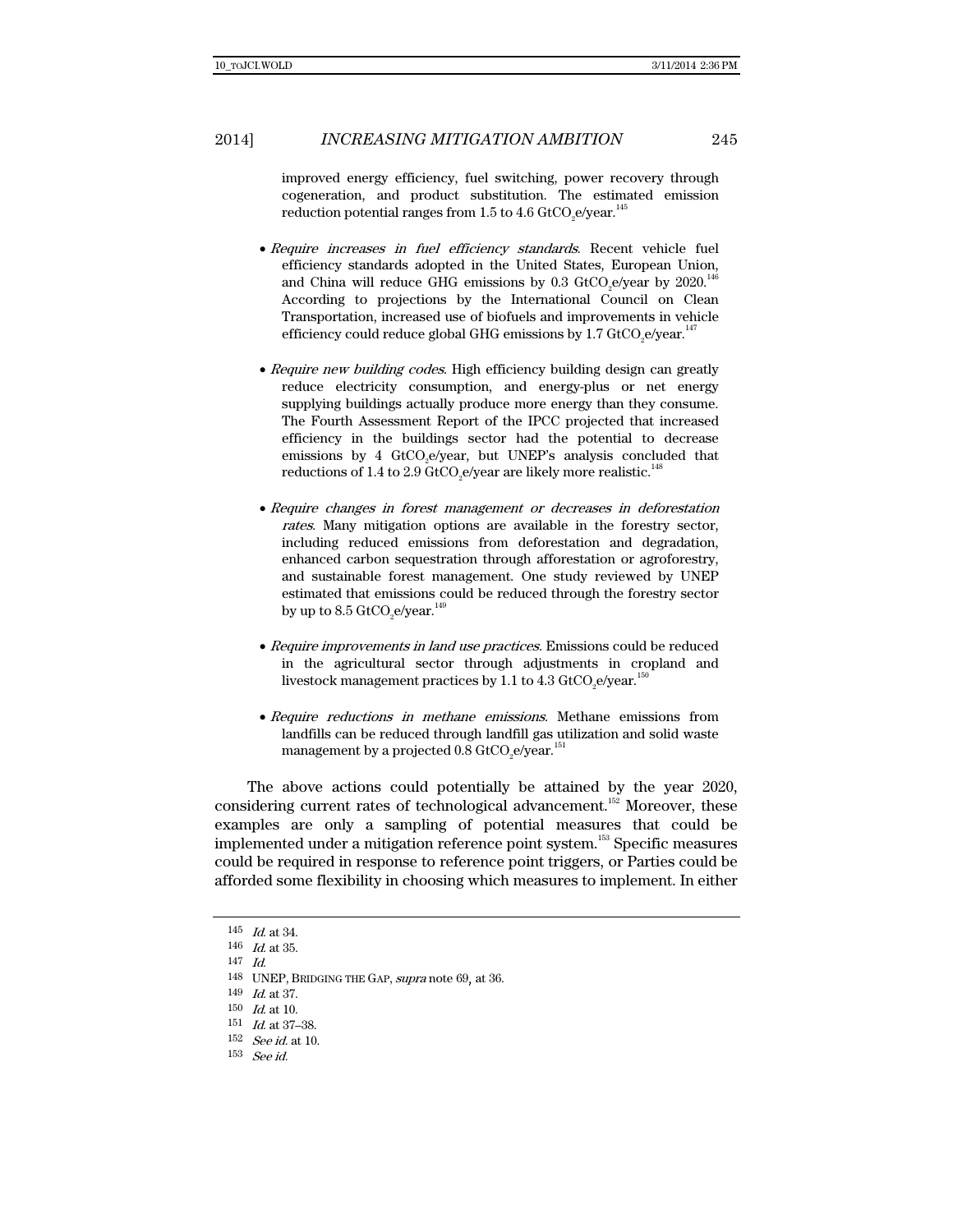event, all Parties should not be required to implement all mitigation measures on an equal scale, taking into account national circumstances and capabilities.

In order to take the national circumstances of individual Parties into account, while also ensuring that adequate mitigation actions are implemented on a global scale, two categories of mitigation actions could be established: global actions and country-specific actions. Global mitigation actions would be mandatory for all Parties, while country-specific mitigation actions would be tailored according to Parties' past and present emission rates and mitigation capacities. For example, a global mitigation mandate could require all Parties to reduce emissions by a predetermined percentage, such as 5%. Country-specific mitigation mandates would vary from Party to Party, and should be proportionate to each Party's emissions and emission reduction commitments. Thus, if a 415 ppm reference point is exceeded, a country like the United States would be required to implement additional mitigation actions, such as increasing renewable energy generation capacity by 5%, in addition to meeting the 5% global emissions reduction mandate. A least developed country like Ethiopia would not be required to do anything. Ideally, Parties should propose their own specific mitigation activities to ensure that they have the capacity and willingness to implement such mitigation actions. However, it is essential that mandatory mitigation actions are determined at the time that mitigation reference points are established; if a Party fails to propose sufficient response actions, quantifiable emissions reductions should be imposed as a default mitigation response.

In addition, a predetermined mitigation action should be proportionate to its corresponding reference point. For example, if a reference point is based on increased emissions from forest loss due to wildfire or tree die-off, a proportional response measure could be to engage in reforestation or afforestation in order to offset the emissions increases. Offsets could be required at 2:1 or 3:1 ratios in order to account for future forest losses. On the other hand, if a reference point is based on atmospheric  $CO<sub>2</sub>$ concentrations exceeding 415 ppm by 2025, and concentrations hit 425 ppm in 2020, then stringent emissions reduction measures should be triggered.

Ideal pre-determined mitigation action will achieve immediate, longlasting reductions in emissions. Actions that achieve temporary emissions reductions should only be required if long-term reductions cannot be implemented. Predetermined mitigation actions do not have to be limited to national emissions reductions; technology transfer and sustainable development funding can be as equally effective in reducing emissions, and may be easier to implement in some cases.<sup>154</sup> Measures that promote sustainable development should be favored over measures that do not. However, it is imperative that mitigation actions actually result in either a measurable decrease in GHG emissions or a measurable increase in

<sup>&</sup>lt;sup>154</sup> See generally United Nations Framework Convention on Climate Change, supra note 4, at 18, 24, 58, 63. (highlighting the importance of funding and technology transfer as well as emission reductions).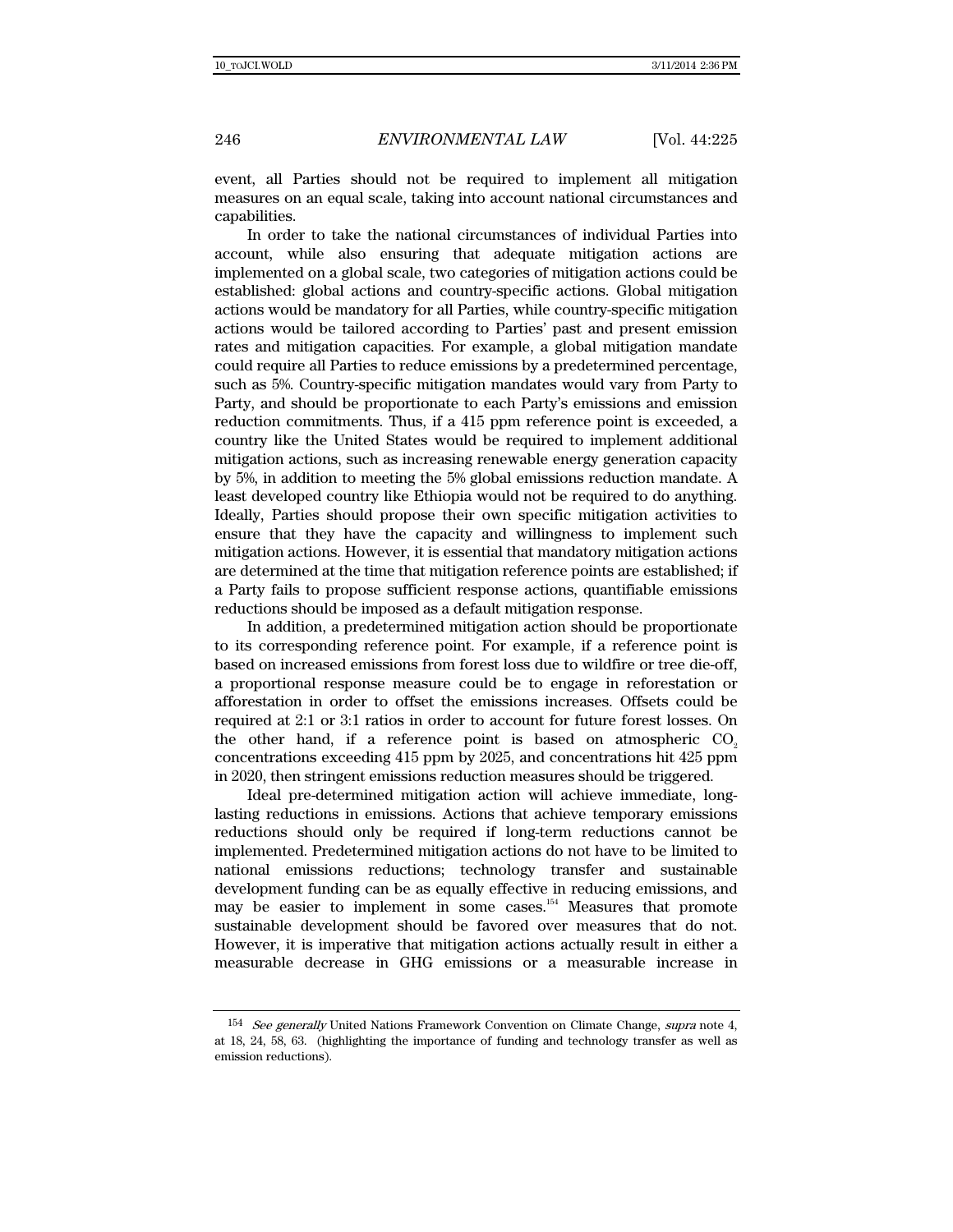sequestration capacity in order for precautionary mitigation reference points to be effective.

### VI. CONCLUSION

Mitigation reference points have the potential to increase ambition to reduce greenhouse gas emissions because they would impose mandatory mitigation requirements on Parties when predetermined thresholds are reached or exceeded. To be successful, both mitigation reference points and corresponding mitigation actions must be predetermined. Furthermore, the response must be mandatory and enforceable through an internationally agreed compliance mechanism to hold Parties accountable for failing to take mitigation action. Mitigation reference points must account for scientific uncertainty regarding both the causes and effects associated with climate change; effective reference points will account for emissions resulting from positive feedback mechanisms, in addition to anthropogenic emissions. The primary objective of any predetermined mitigation action must be to reduce anthropogenic GHG emissions or atmospheric GHG concentrations. Perhaps most importantly, all Parties must generally understand mitigation reference points and mandatory mitigation actions, and Parties must understand their individual obligations under the program. Lack of understanding must not be an excuse for failure to act.